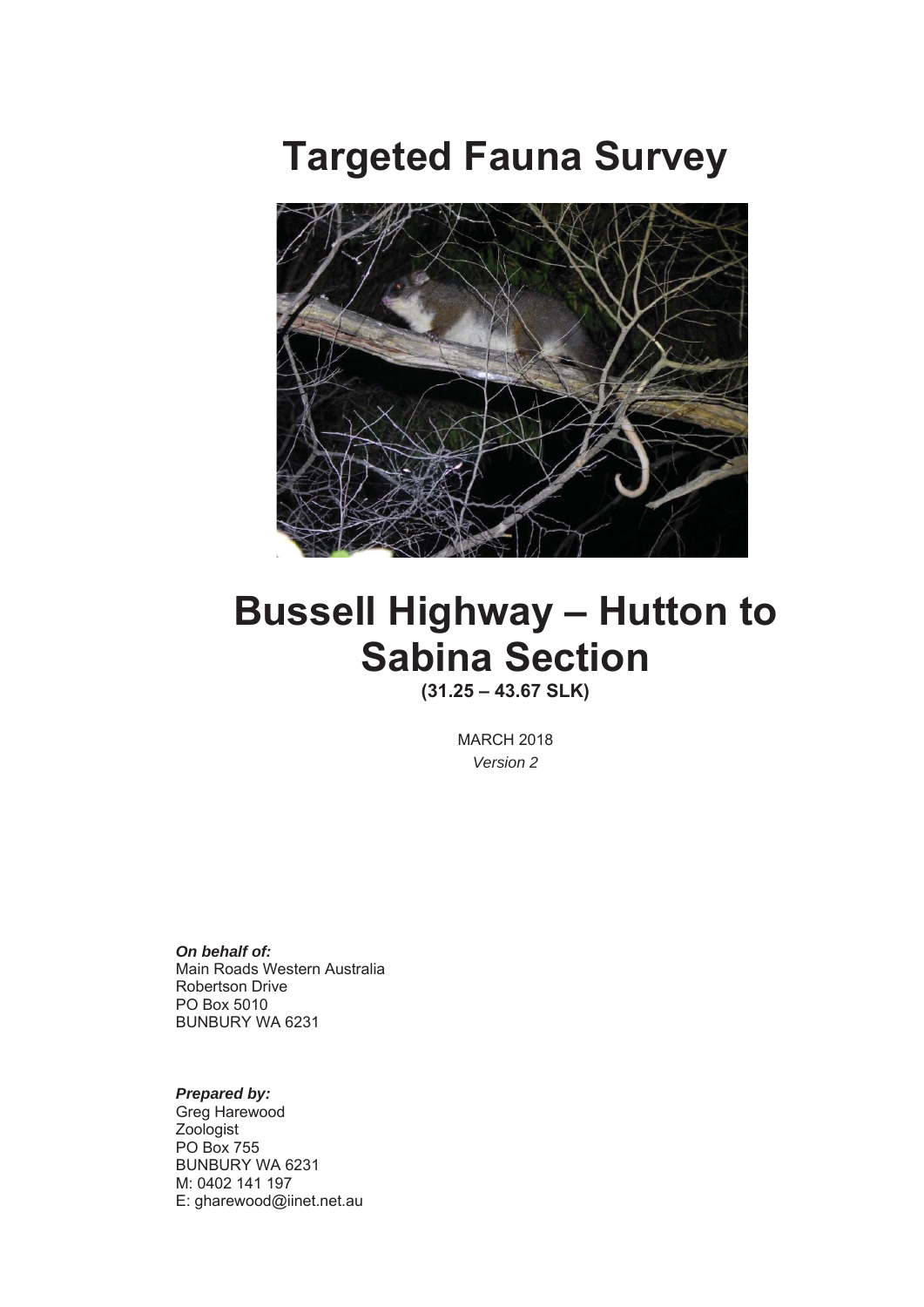# **TABLE OF CONTENTS**

| 1.               |     |  |
|------------------|-----|--|
| 2.               |     |  |
| 3.               |     |  |
|                  | 3.1 |  |
|                  | 3.2 |  |
|                  | 3.3 |  |
| $\overline{4}$ . |     |  |
| 5.               |     |  |
|                  | 5.1 |  |
|                  | 5.2 |  |
|                  |     |  |
| 6.               |     |  |
|                  |     |  |

### **TABLES**

TABLE 1: Summary of Potential Black Cockatoo Breeding Habitat Trees (DBH  $\geq$ 50cm)

### **FIGURES**

- FIGURE 1: Subject Site & Surrounds
- FIGURE 2: Habitat Trees (DBH  $\geq$ 50cm)
- FIGURE 3: Possum Observations

### **APPENDICES**

- APPENDIX A: Habitat Tree Review of 360 Environmental's (2017) Data
- APPENDIX B: Habitat Tree Details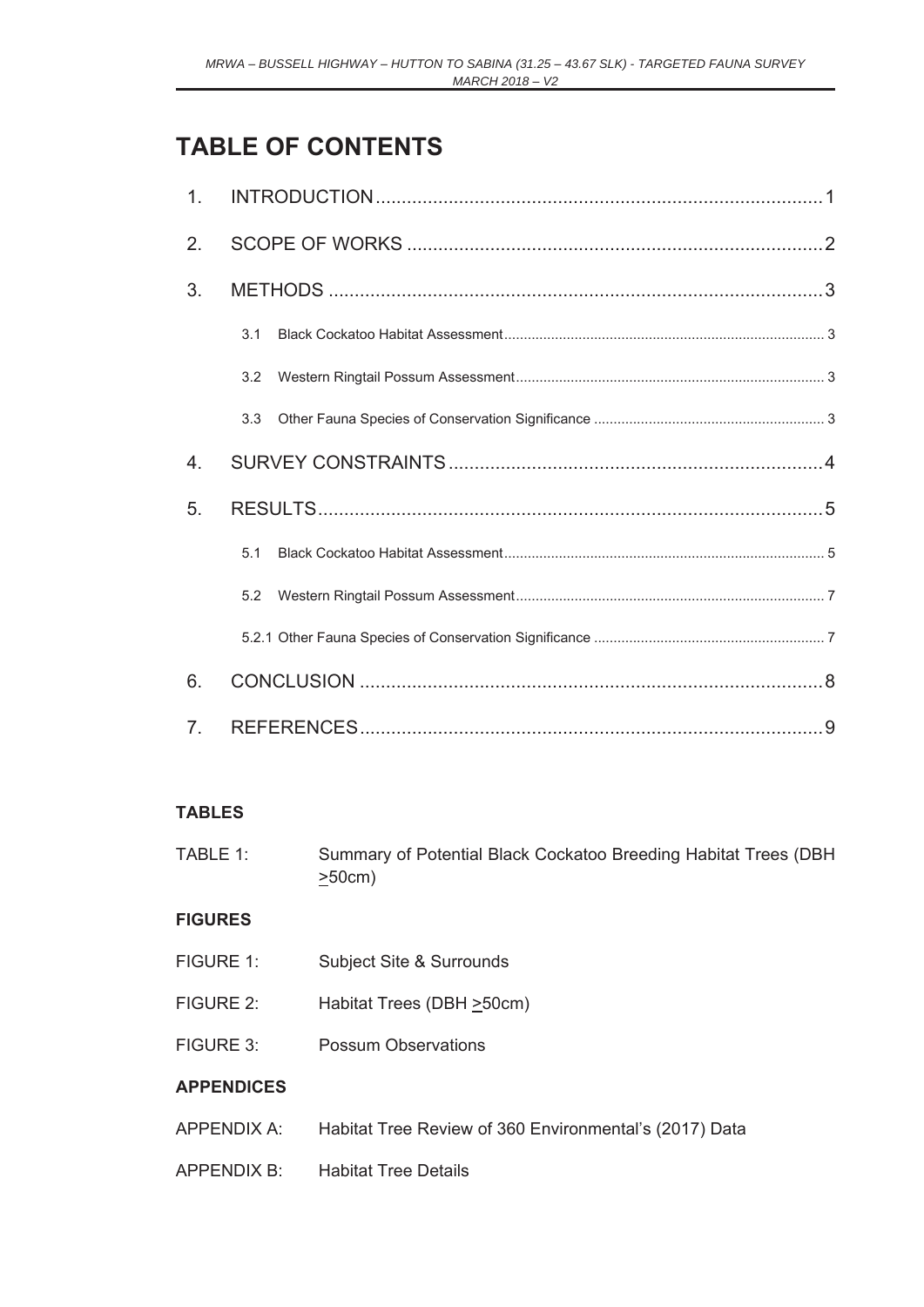## **1. INTRODUCTION**

This report details the results of a "targeted fauna survey" of a section of Bussell Highway referred to as the "Hutton to Sabina Section" (31.25 – 43.67 SLK) (the Project area) carried out on behalf of Main Roads Western Australia (MRWA).

It is understood that MRWA are proposing to duplicate sections of the highway to improve traffic flow and safety. The Project area has a total of length of about 12 kilometres (km) and covers approximately 72.42 hectares (ha), of which ~28 ha will require clearing for proposed road works (Figure 1).

In 2016 MRWA engaged 360 Environmental to prepare an Environmental Impact Assessment (EIA) for the Project, which included a site fauna assessment (360 Environmental 2016a, 2016b). This was followed by a targeted survey for western ringtail possums (WRP) and black cockatoo habitat in 2017 (360 Environmental 2017).

The various fauna assessments identified 33.96 ha of potential habitat for western ringtail possums (WRP), two WRP individuals and 92 trees with a diametre at breast height  $(DBH)$  of  $\geq$ 50cm representing potential black cockatoo breeding habitat within the Project area.

It is however understood that the survey work was hindered to a certain degree by bad weather and so as to provide additional and more current information on the status of black cockatoos and WRPs in the area MRWA requested the following be carried out:

- Assess the 92 trees previously identified as being  $\geq$ 50cm DBH for potential nest hollows and signs of cockatoo usage, and
- Conduct a targeted western ringtail possum survey.

This report details the results of this assessment which will be used by MRWA to prepare environmental assessment documents necessary to secure environmental approvals for the proposed highway duplication.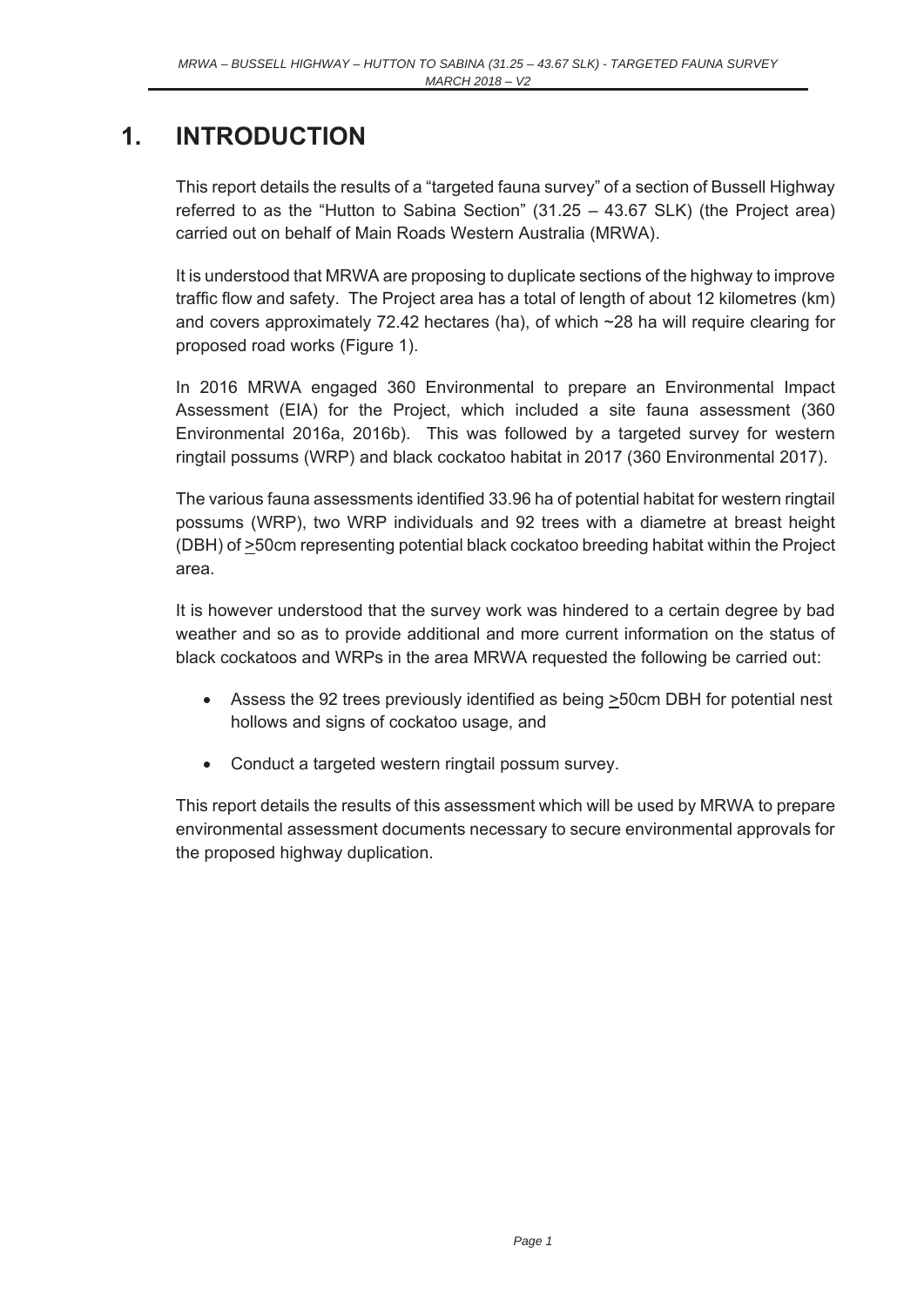# **2. SCOPE OF WORKS**

Main Roads have defined the scope of the targeted fauna survey as:

Black Cockatoo Habitat Assessment

- Re-assess the 92 trees (DBH>50cm) previously identified as potential black cockatoo habitat trees to confirm that they remain in-situ, intact and show no nesting signs by black cockatoos;
- Mark trees on-site based on their hollow bearing nature and cockatoo use with paint to identify them in the future.

#### Western Ringtail Possum Survey

- Conduct a daytime assessment for signs of WRP, including scats and dreys;
- Conduct two night spotlight surveys of the Project area targeting WRP.

Note: For the purposes of this report the term black cockatoo is in reference to Baudin's black cockatoo *Calyptorhynchus baudinii*, Carnaby's black cockatoo *Calyptorhynchus latirostris* and the forest red-tailed black cockatoo *Calyptorhynchus banksii naso*.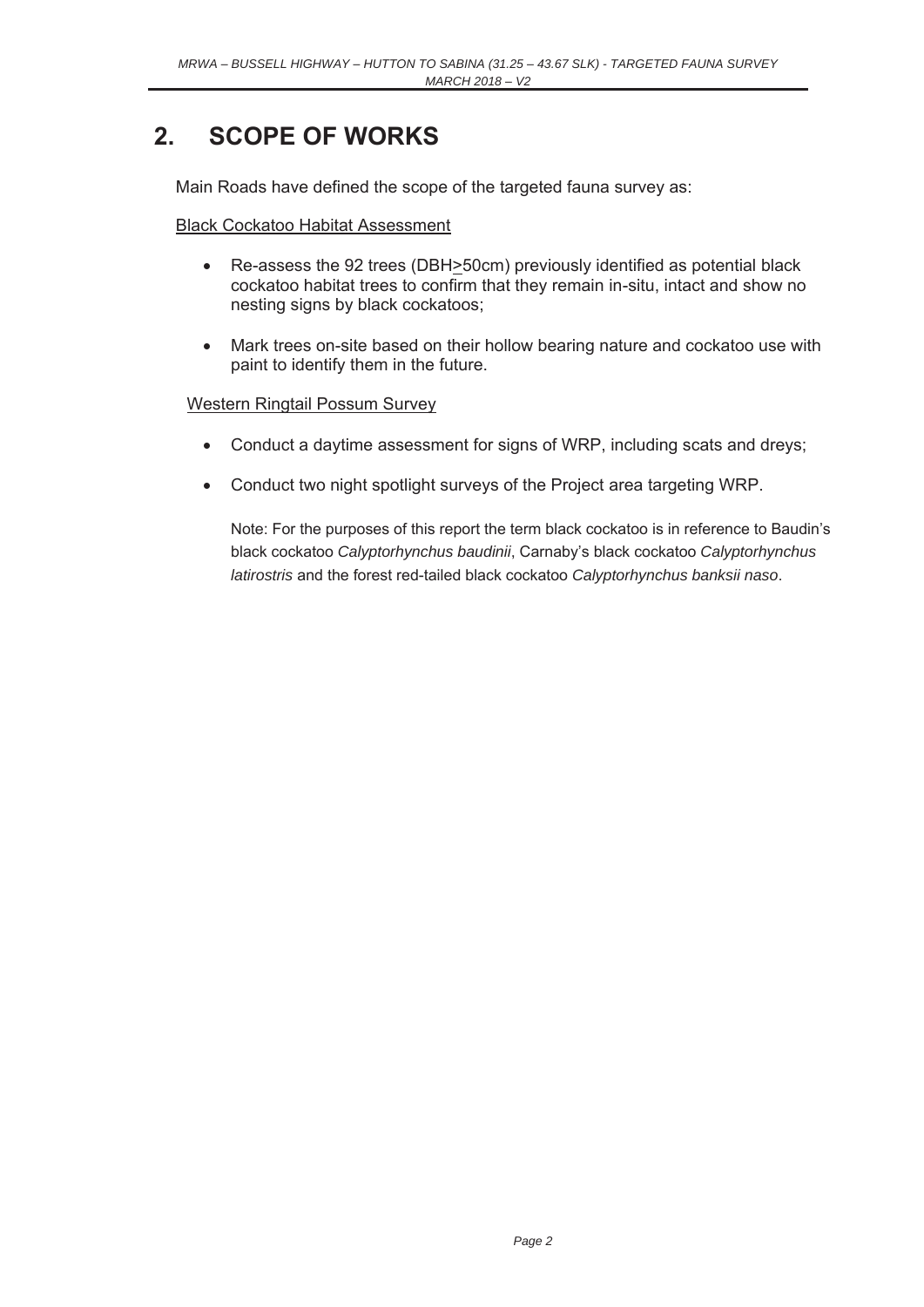### **3. METHODS**

Daytime field survey work was carried out by Greg Harewood (B.Sc. - Zoology) on the 10 November and the 22 and 28 December 2017. Nocturnal surveys were carried out on the 18 and 23 January 2018.

#### **3.1 Black Cockatoo Habitat Assessment**

The previously identified habitat trees (360 Environmental 2017) within the Project area were re-assessed for the potential to contain or develop suitable hollows for black cockatoos. All trees were re-examined from ground level for evidence of use using binoculars (e.g. chew marks, actual individuals).

In addition, any direct observations of black cockatoo individuals or evidence of foraging/roosting was recorded to species level if possible.

#### **3.2 Western Ringtail Possum Assessment**

The western ringtail possum assessment has involved:

- Concurrent with the daytime black cockatoo habitat assessment dreys (and other potential daytime refuge habitat), scats and individual WRPs were searched for and recorded if observed; and
- Two night time surveys to locate and record the distribution and abundance of WRPs within the subject site were carried out. The nocturnal counts involved the systematic searching of potential WRP habitats on foot using a head torch.

### **3.3 Other Fauna Species of Conservation Significance**

Any evidence or observations of other species of conservation significance was recorded during all survey work.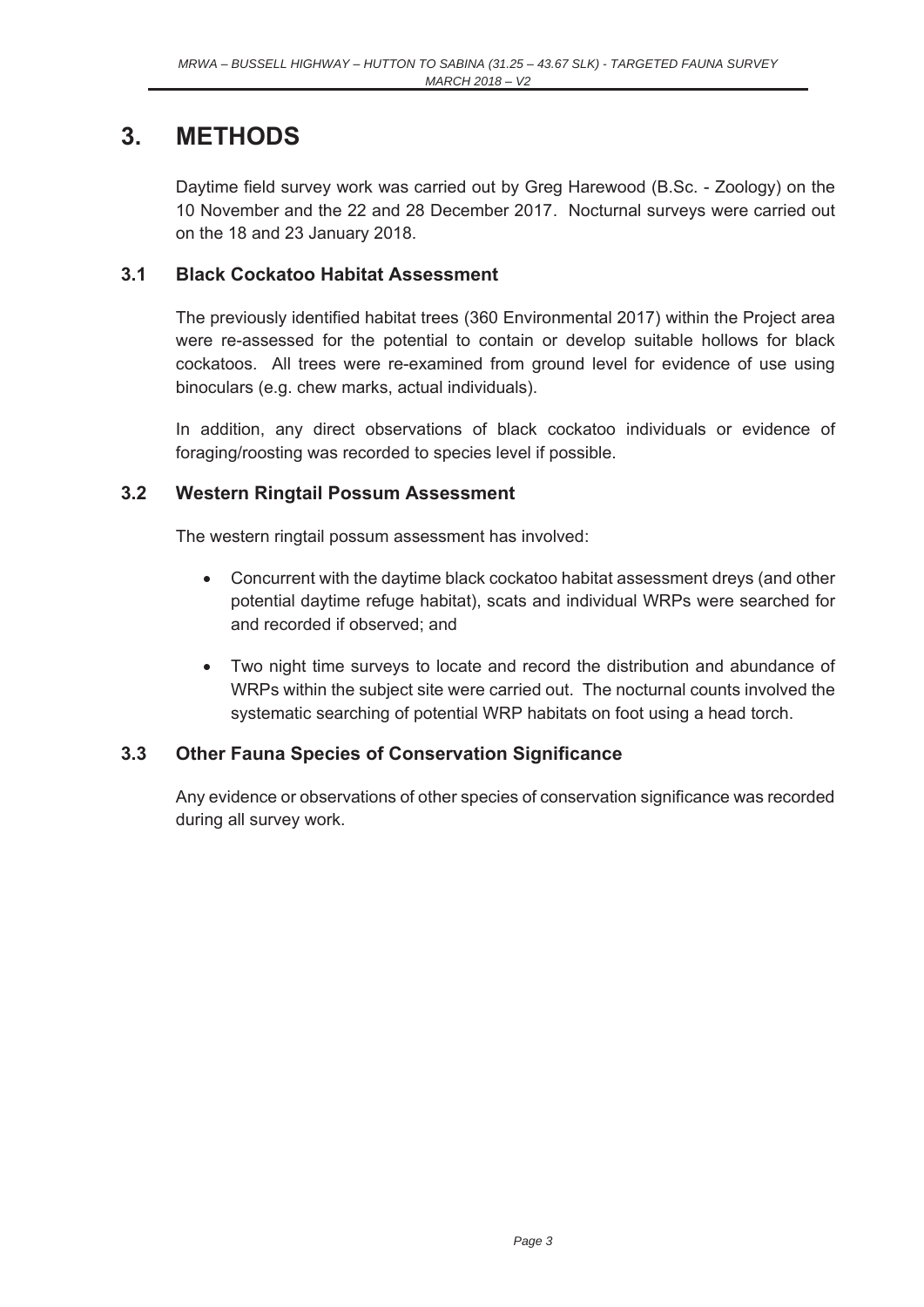## **4. SURVEY CONSTRAINTS**

No seasonal sampling has been carried out as part of this fauna assessment. The conclusions presented are based upon field data and the environmental monitoring and/or testing carried out over a limited period of time and are therefore merely indicative of the environmental condition of the site at the time of the field assessments. It should also be recognised that site conditions can change with time.

During the black cockatoo habitat survey trees with hollows were searched for. It should be noted that identifying hollows suitable for fauna species from ground level has limitations. Generally the full characteristics of any hollow seen are not fully evident (e.g. internal dimensions). It is also difficult to locate all hollows within all trees as some are not observable from ground level.

Survey for WRPs also has it limitations. Some of the bushland with the Project area is extremely thick which limits the effectiveness of survey work due to access difficulties and lack of light penetration when spotlighting. It should be appreciated that even under ideal conditions not all WRPs present in an area being surveyed will be observed. As such the results of the survey represent the minimum number of WRPs present within the area surveyed at the time.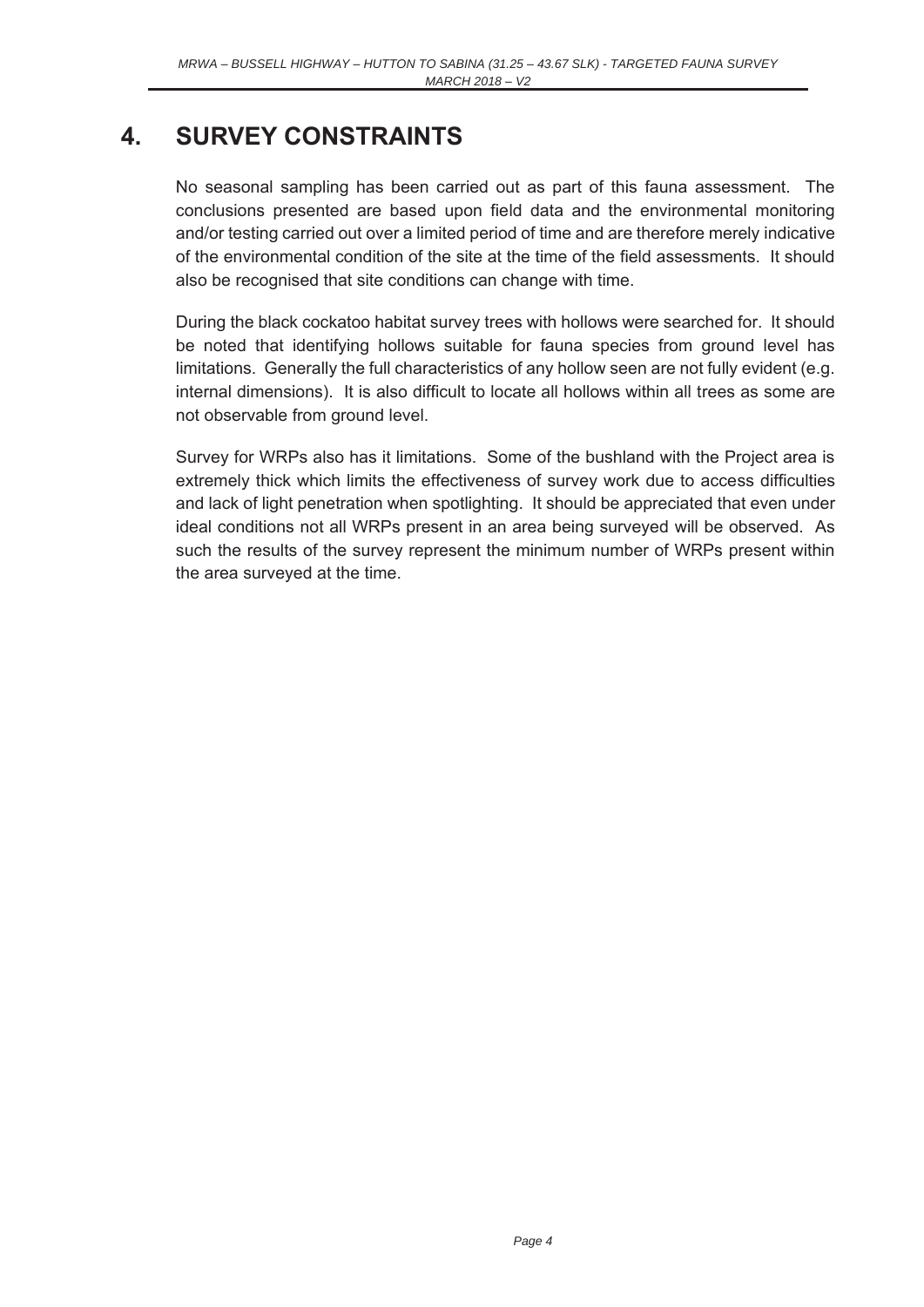## **5. RESULTS**

#### **5.1 Black Cockatoo Habitat Assessment**

With the exception of some trees which could not be found (already cleared or wrong coordinates), all the trees identified by 360 Environmental were examined for hollows and evidence of use by black cockatoo as requested (80 in total). The observations made were generally consistent with 360 Environmental's findings with almost all trees not containing any hollows or only small/medium hollows unsuitable for black cockatoos.

One tree previously identified as only containing a possible hollow unsuitable for cockatoos was however found to have what appeared to be a large hollow spout possibly formed after 360 Environmental's survey as evidenced by large, fresh fallen logs adjacent to the tree. It is unclear if this hollow is actually suitable for black cockatoos though no evidence of any use was observed. None of the other trees identified by 360 Environmental contained hollows suitable for black cockatoos.

A summary of the observations made when re-examining the trees identified by 360 Environmental can be found in Appendix A. The main findings apart for the large hollow mentioned above relate to some trees being found to contain possible small/medium hollows not previously noted, in addition to a small number of trees being labelled with the wrong species name.

As indicated above, a number of trees could also not be found. Eight of the trees (planted eucalypts) appeared to have been cleared as part of road works at the Hutton Road end of the Project area (trees numbered 4 to 11). Trees numbered 26, 27 and 28 could also not be found and in this instance, it would appear that the coordinates provided by 360 Environmental were incorrect.

In addition to the 80 trees reported by 360 Environmental (360 Environmental 2017) another 76 trees with a DBH of *>*50cm were identified within the Project area during the daytime field survey. These trees have been added to the data set, a complete summary of which is provided below.

Trees considered potentially suitable for black cockatoos to use as nesting habitat (subject to a suitable hollow being present and other factors) which were found within the Project area are comprised of the following species:

- x Tuart *Eucalyptus gomphocephala*;
- x Marri *Corymbia calophylla;*
- x Jarrah *Eucalyptus marginata*;
- x Flooded Gum *Eucalyptus rudis*;
- Planted non-endemic eucalyptus; and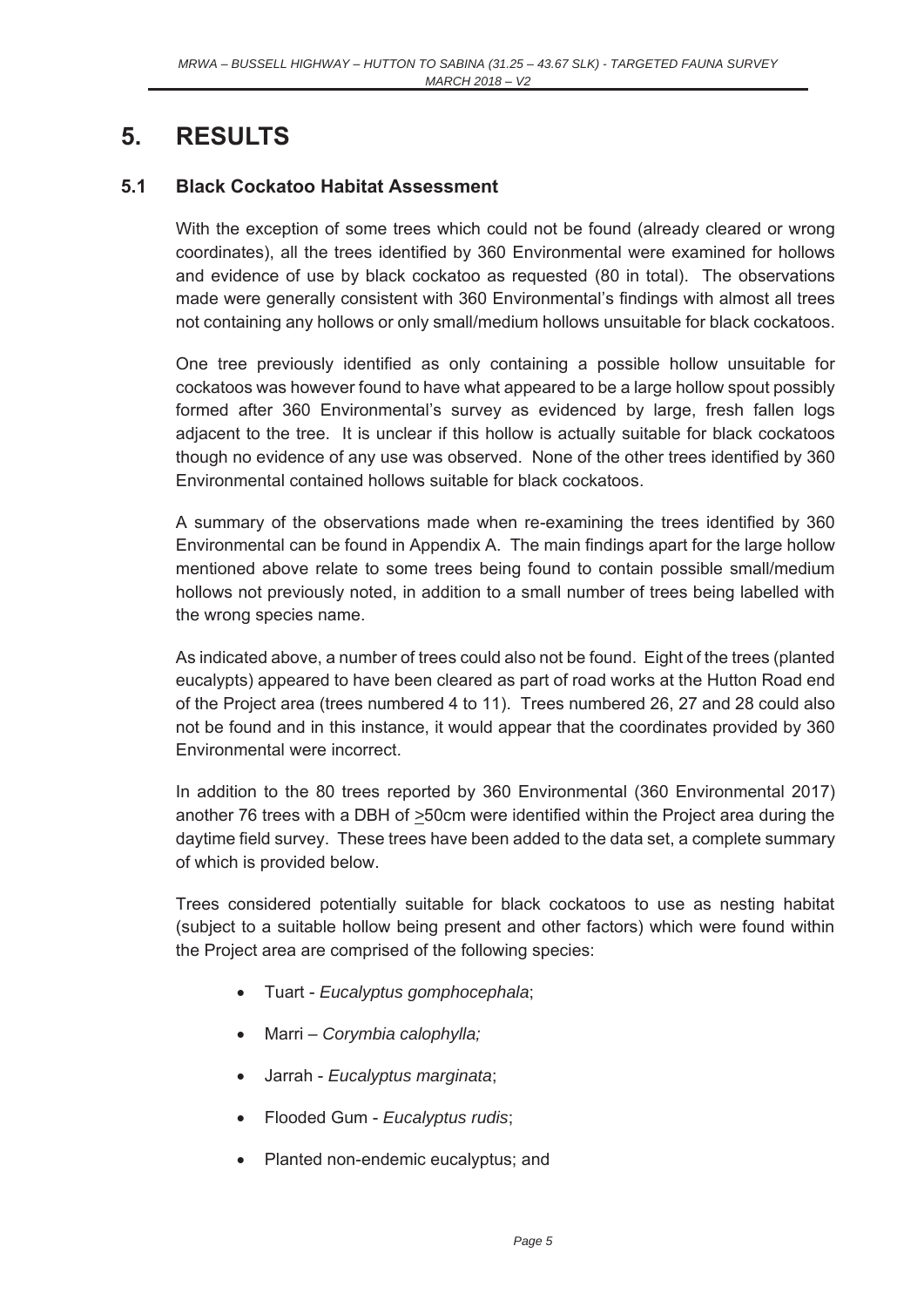• Dead unidentifiable species.

A summary of the potential black cockatoo breeding trees (using DotEE criteria i.e. any suitable tree species with a DBH > 50cm (Commonwealth of Australian 2012)) observed within the subject site (combined results of both surveys) is provided in Table 1 below and their location shown in Figure 2.

|  |  |  | Table 1: Summary of potential cockatoo breeding habitat trees (DBH ≥50cm) |  |
|--|--|--|---------------------------------------------------------------------------|--|
|  |  |  |                                                                           |  |

|                                                             |                                                                                                         | Number of                                                                                                                        | <b>Number of</b>                                                                                                                                         |       |       | <b>Tree Species</b> |                       |                 |                 |
|-------------------------------------------------------------|---------------------------------------------------------------------------------------------------------|----------------------------------------------------------------------------------------------------------------------------------|----------------------------------------------------------------------------------------------------------------------------------------------------------|-------|-------|---------------------|-----------------------|-----------------|-----------------|
| <b>Total</b><br><b>Number</b><br>of Habitat<br><b>Trees</b> | <b>Number of</b><br><b>Trees with</b><br>$\underline{\mathsf{No}}$<br><b>Hollows</b><br><b>Observed</b> | <b>Trees with</b><br><b>Hollows</b><br><b>Considered</b><br><b>Unsuitable</b><br>for Nesting<br><b>Black</b><br><b>Cockatoos</b> | <b>Trees with</b><br><b>Hollows</b><br><b>Considered</b><br><b>Possibly</b><br><b>Suitable for</b><br><b>Nesting</b><br><b>Black</b><br><b>Cockatoos</b> | Tuart | Marri | Jarrah              | <b>Flooded</b><br>Gum | Non<br>-endemic | Dead<br>Unknown |
| 156                                                         | 142                                                                                                     | 12                                                                                                                               | 2                                                                                                                                                        | 23    | 71    | 4                   | 44                    | 11              | 3               |

The assessment identified a total of 156 trees with a DBH of >50cms within the subject site. The majority (142, ~91.1%) of the trees were not observed to contain hollows of any size. Twelve (12,  $\approx$ 7.6%) of the trees contained one or more possible hollows considered by the Author not to be suitable for black cockatoos to use for nesting purposes.

Two (2, ~1.3%) trees were identified as potentially containing hollows that appeared possibly big enough to allow the entry of a black cockatoo into a suitably sized and orientated branch/trunk though no evidence of actual use by black cockatoos (e.g. significant chew marks around hollow entrance) was seen in either case.

Additional details on each habitat tree observed can be found in Appendix A.

Following is a list of the main flora species recorded within the subject site during the fauna survey that are known to be used as a direct food source (i.e. seeds or flowers) by one or more species of black cockatoo:

- x Tuart *Eucalyptus gomphocephala*;
- x Marri *Corymbia calophylla;*
- x Jarrah *Eucalyptus marginata*;
- x Flooded Gum *Eucalyptus rudis*;
- x Pine *Pinus* sp.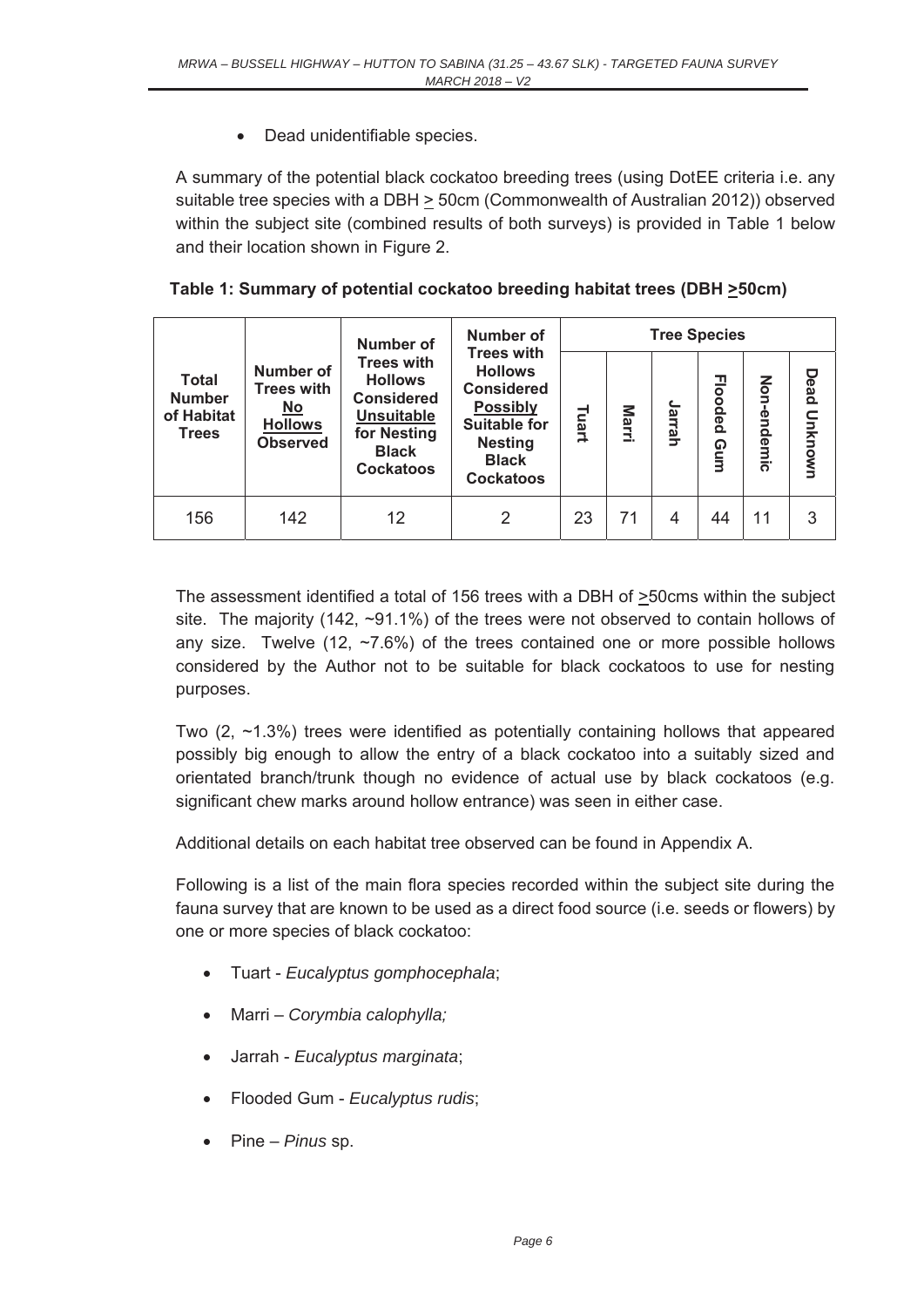- Planted non-endemic eucalypts; and
- x Banksias *Banksia* sp*;*

It should be noted that some of the above-mentioned species (e.g. tuart and flooded gum) while foraged upon on occasions are only likely to make up a small proportion of any one birds diet relative to more favoured plant species such as marri.

360 Environmental identified 29.5 ha of foraging habitat within the Project area (360 Environmental 2017) which appears to be mainly comprised of areas of vegetation containing marri.

Foraging debris left by black cockatoos observed within the Project area was relatively sparse. The most common evidence observed was chewed pine cones presumably left by foraging Carnaby's black cockatoo. During their survey 360 Environmental found foraging evidence in the form of "chewed marri nuts and too a much lesser extent on *banksia* and pine cones" (360 Environmental 2017).

No evidence of black cockatoo roosting within trees located within the Project area was observed during the field survey.

#### **5.2 Western Ringtail Possum Assessment**

The locations of various possum observations made during the survey period are shown in Figure 3.

Twenty WRP dreys were observed during the day survey. Fourteen trees were observed to contain possible hollows, some of which may be suitable for WRPs to use for daytime refuge.

Fourteen WRPs were observed during the first nocturnal survey. Eight common brushtail possums were also recorded.

Twenty two WRPs were observed during the second nocturnal survey. Twenty one common brushtail possums were also recorded.

The results of the WRP assessment indicate that this species is utilising vegetation where ever present along almost the entire length of the Project area, primarily wherever relatively dense midstorey (low forest, woodland or thicket) vegetation is present and where peppermint (*Agonis flexuosa*) generally occurs. 360 Environmental (2017) have estimated that this area of vegetation equates to about 33.96 ha based on the area they surveyed.

#### **5.2.1 Other Fauna Species of Conservation Significance**

Two other fauna species of conservation significance were recorded during the survey period, this being the quenda (southern brown bandicoot) and the south western brushtailed phascogale. The location of these observations is shown in Figure 3.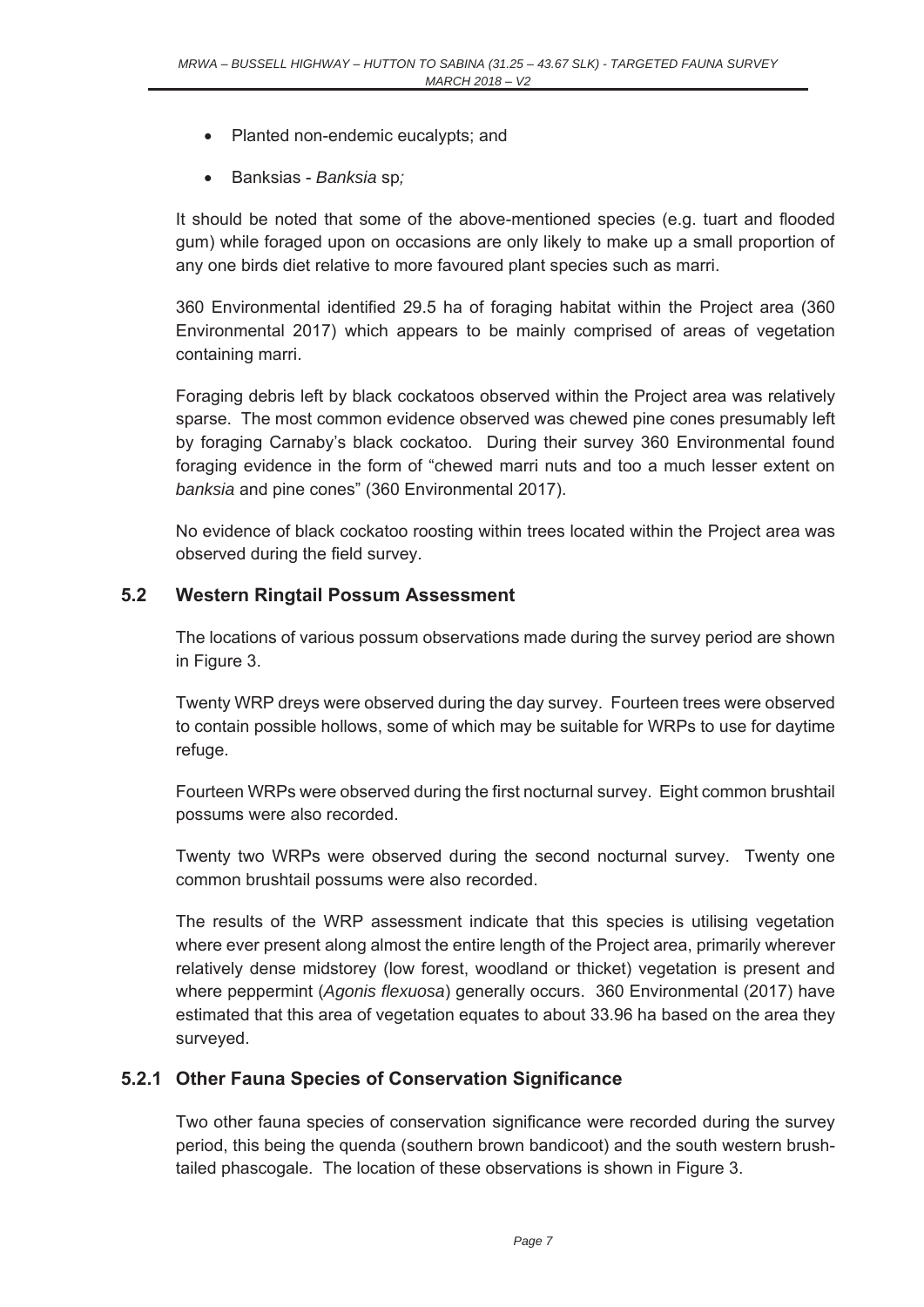# **6. CONCLUSION**

The fauna assessment within the subject site was undertaken for the purposes of carrying out targeted black cockatoo and western ringtail possum surveys to supplement previous surveys done by 360 Environmental.

The 2017/2018 black cockatoo habitat survey identified the presence of 156 trees fulfilling DotEE (2012) criteria as potential breeding habitat, two of which may possibly contain hollows suitable for black cockatoos though neither showed any evidence of use for this purpose.

The Project area also contains vegetation representing foraging habitat for black cockatoos though its quality is variable depending on the density of favoured plant species. No black cockatoo roosting activity was observed.

A high percentage of the remnant vegetation present (~33.96 ha – 360 Environmental 2017) represents potential WRP habitat and the species was found at a number of locations within the Project area with 22 individuals being observe during the second night survey carried out in January 2018.

The presence of black cockatoo and western ringtail possum habitat and individuals will need to be considered during ongoing planning, for the formulation of management plans and during to be taken into consideration during the ongoing planning and construction phases of the proposed project.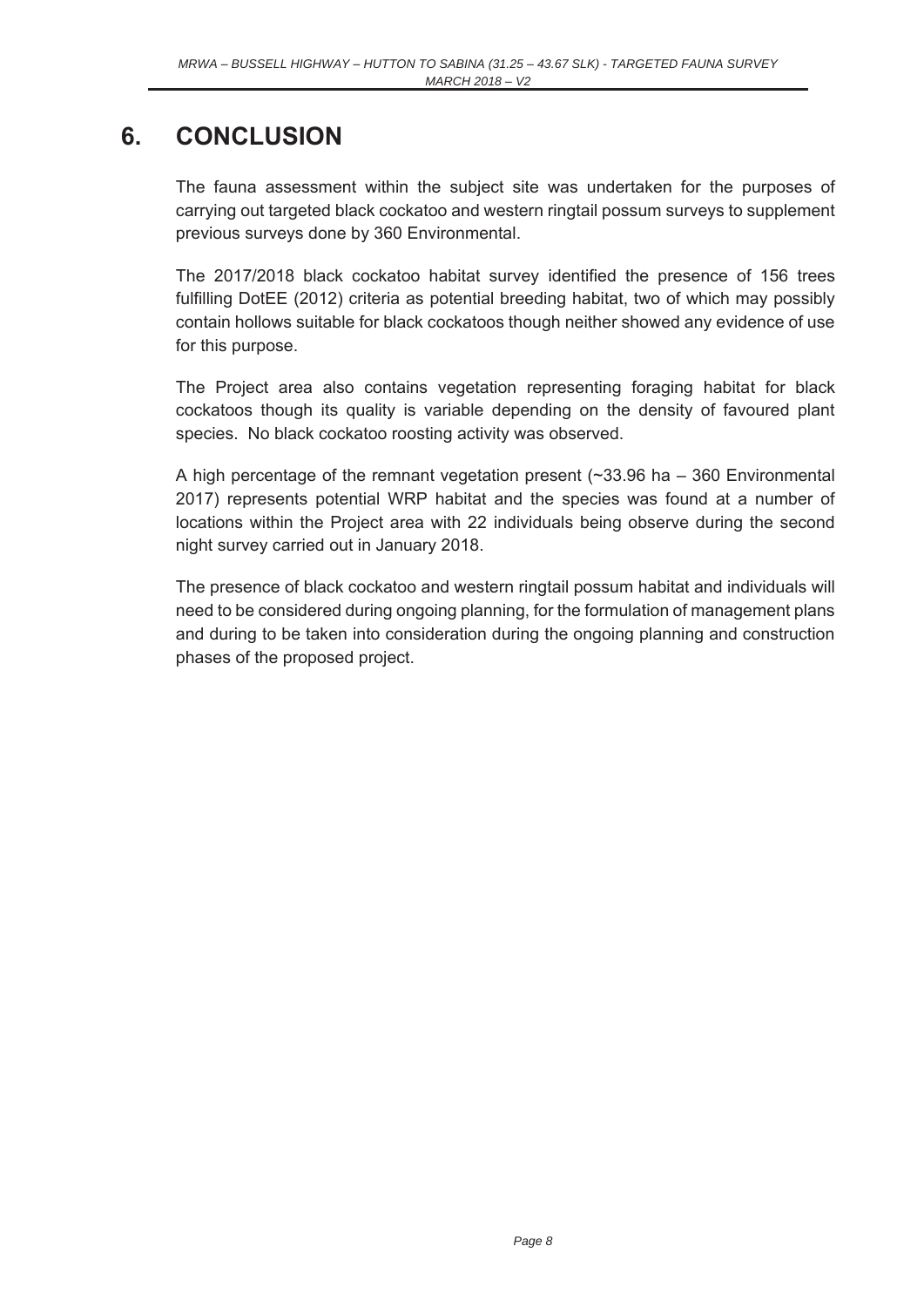# **7. REFERENCES**

360 Environmental. (2016a). Fauna Assessment Bussell Highway. Unpublished report for MRWA.

360 Environmental (2016b). Bussell Highway - Hutton to Sabina (31.25 to 43.67 SLK) Environmental Impact Assessment (EIA). Unpublished report for MRWA.

360 Environmental (2017). Bussell Highway - Hutton to Sabina (31.25 to 43.67 SLK) Level 1 Fauna and Targeted Western Ringtail Possum Survey.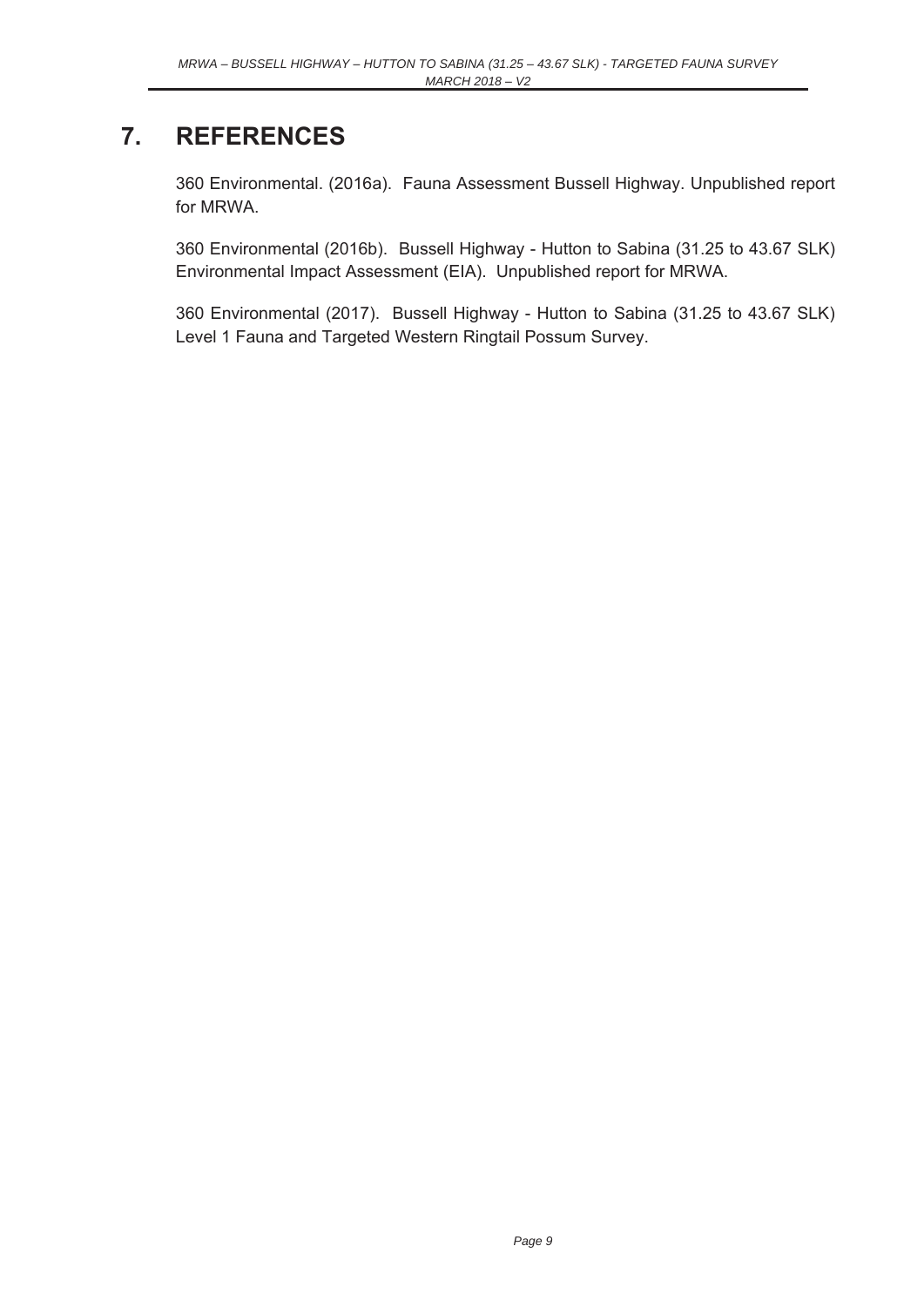# **FIGURES**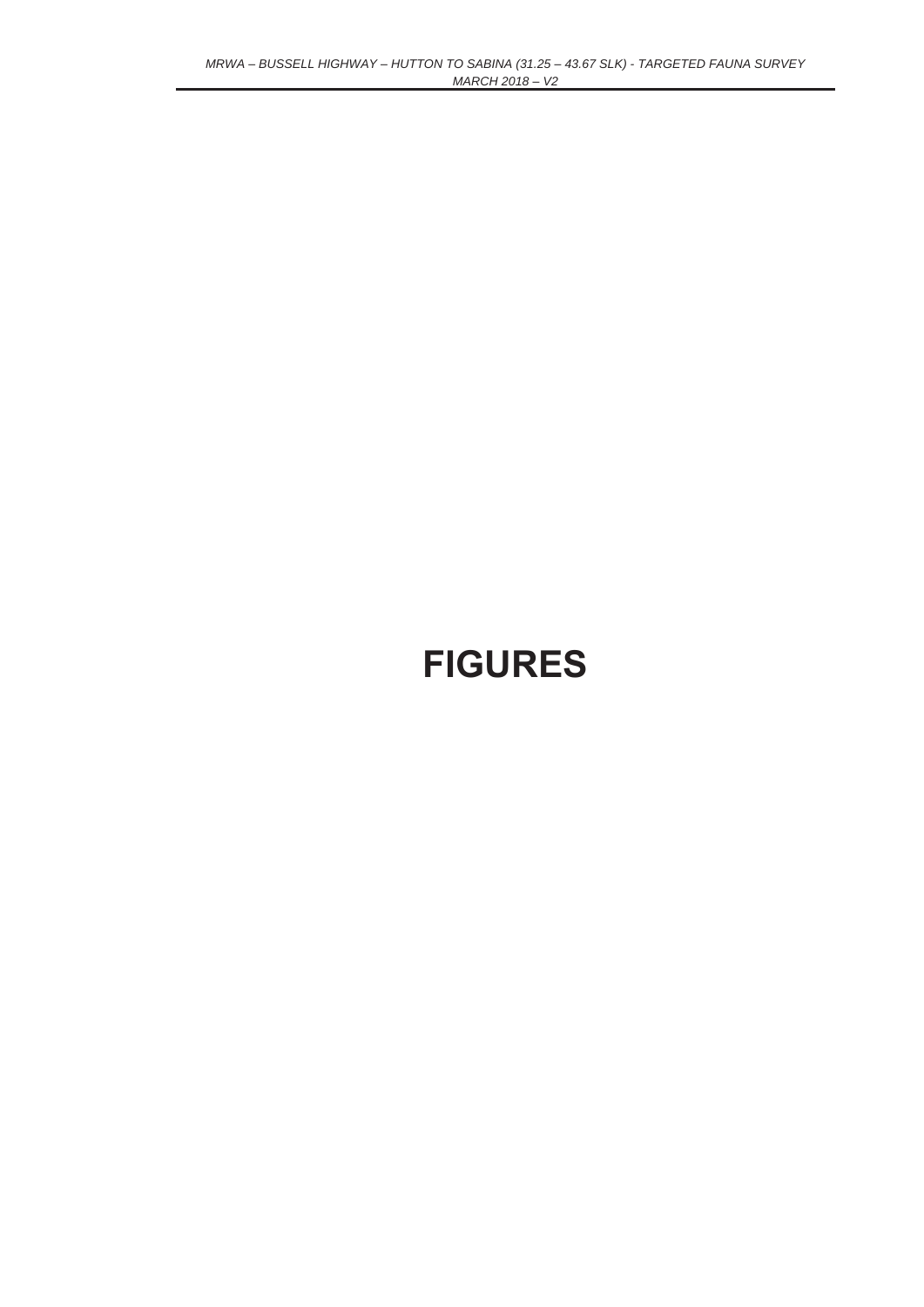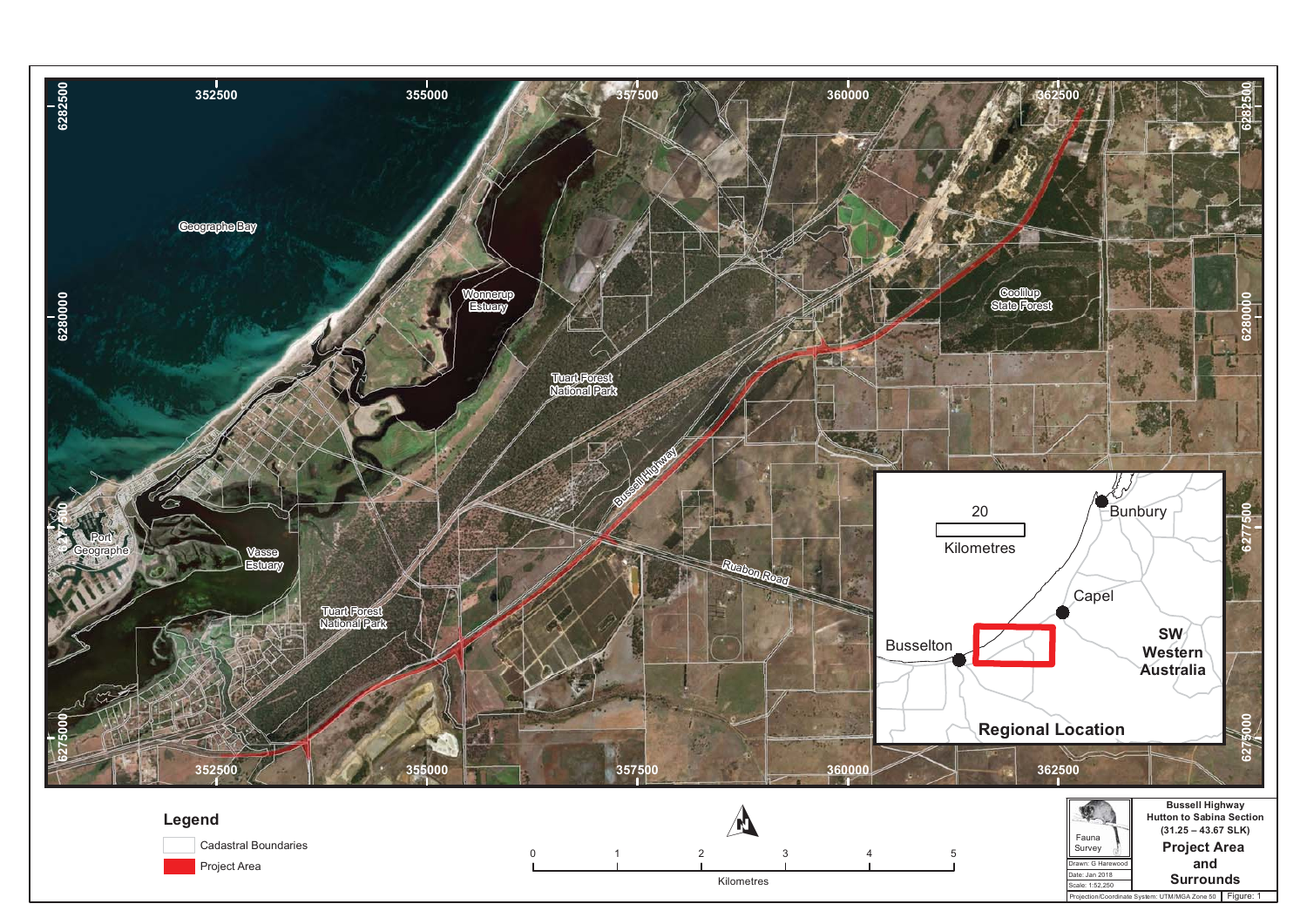![](_page_13_Figure_0.jpeg)

 $\bullet$ Habitat Tree - No hollows seen

![](_page_13_Figure_2.jpeg)

![](_page_13_Figure_3.jpeg)

Date: Jan 2018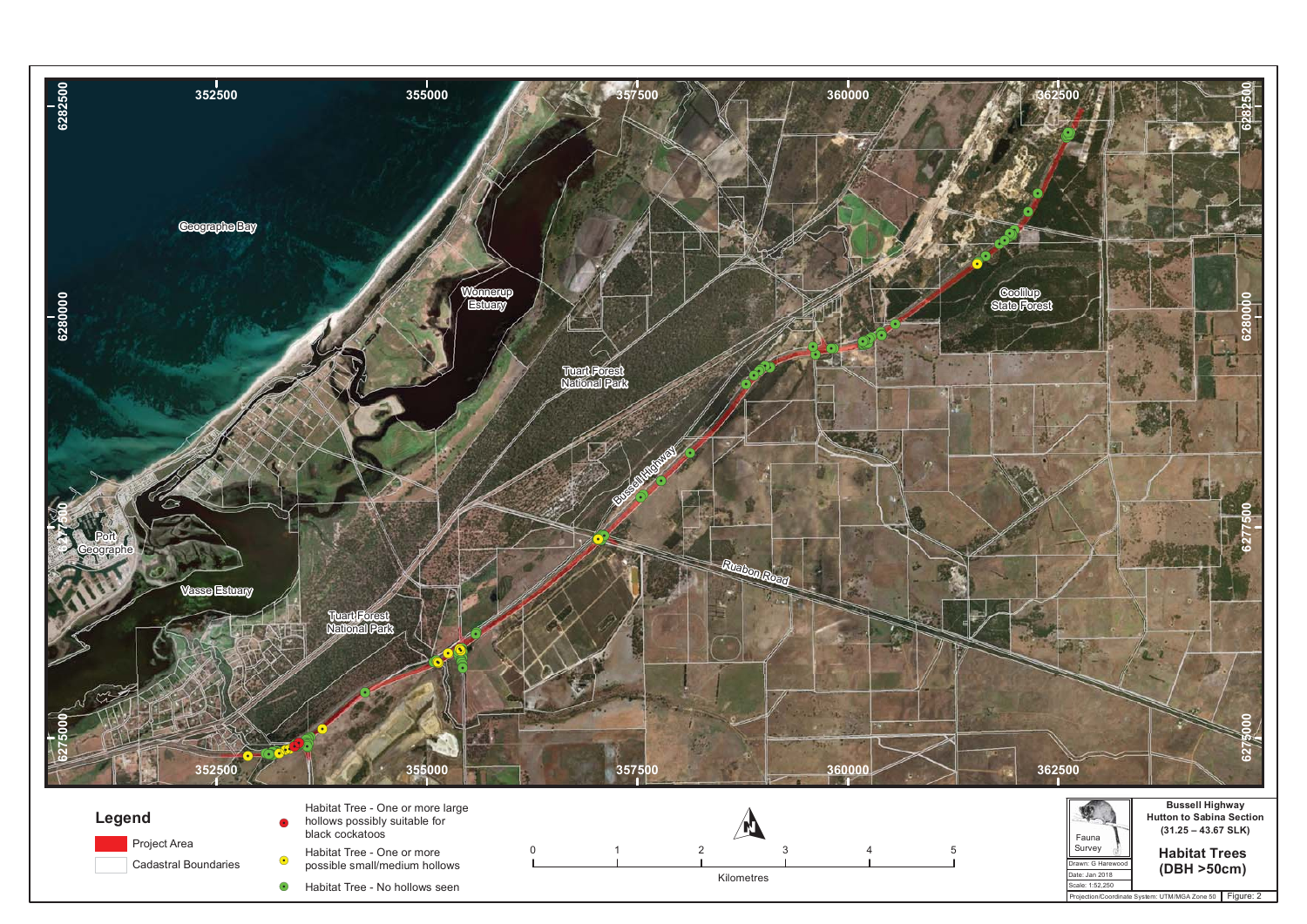![](_page_14_Figure_0.jpeg)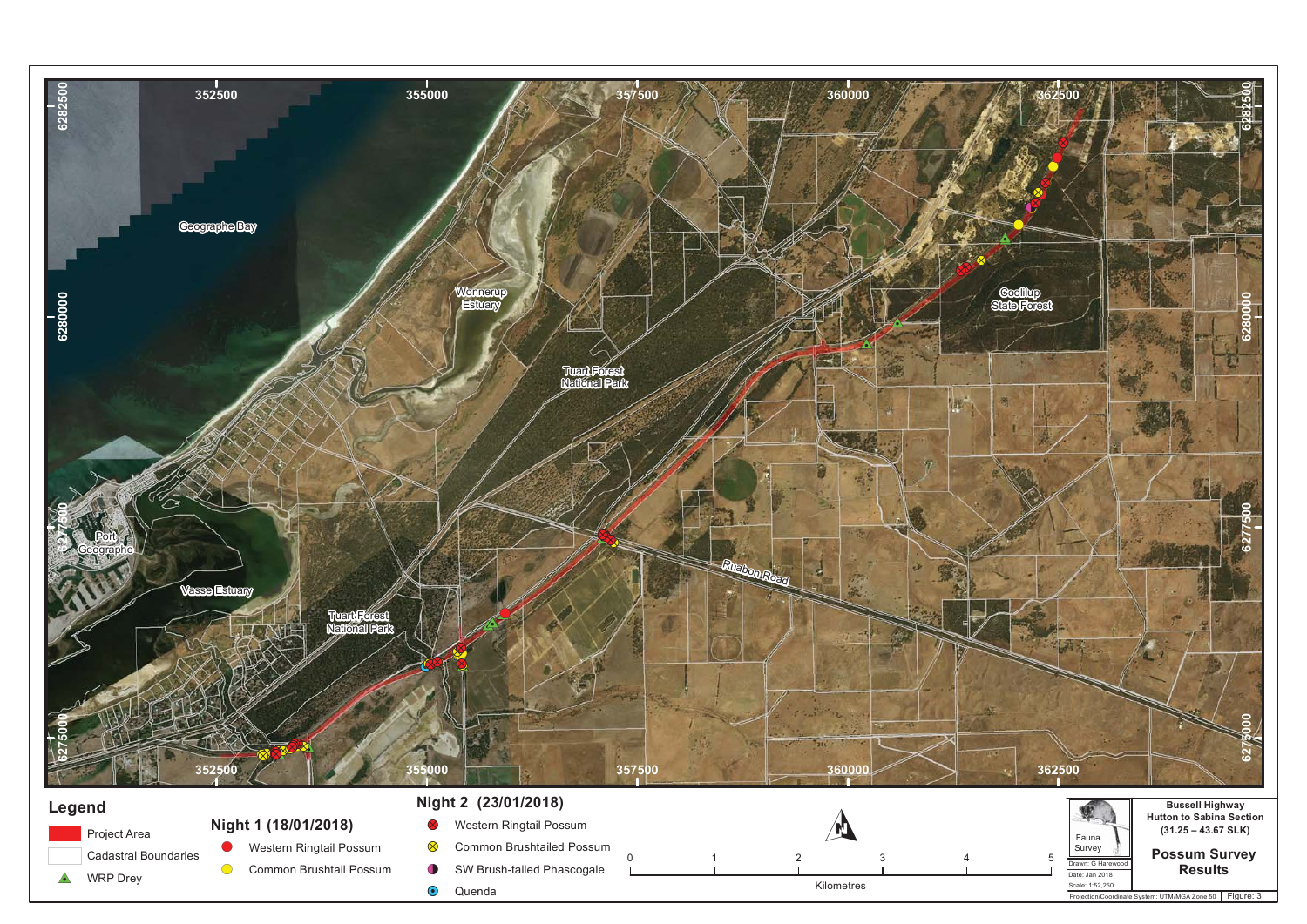# **APPENDIX A**

### **HABITAT TREE REVIEW OF 360 ENVIRONMENTAL (2017) DATA**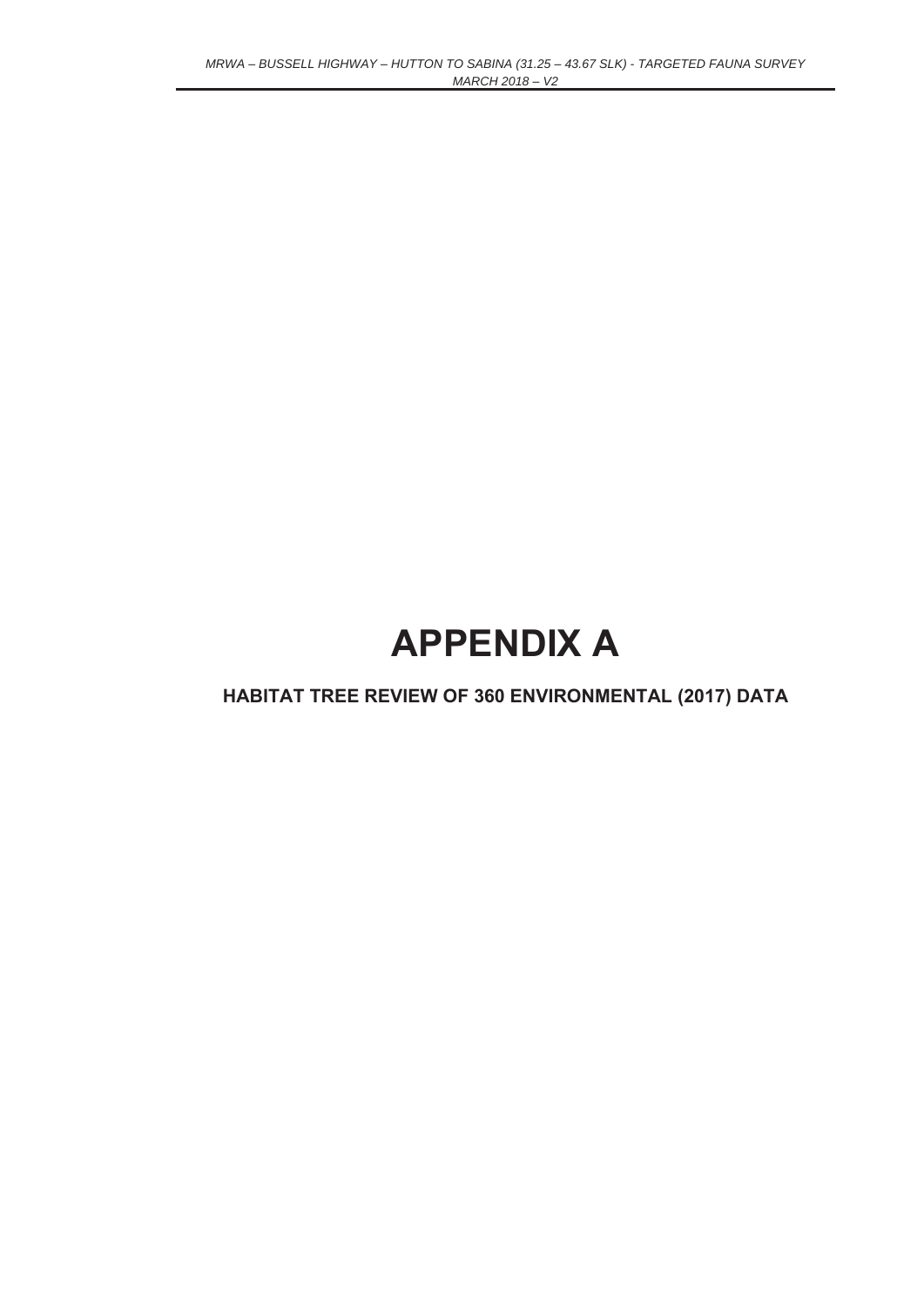#### 360 Environment - Habitat Tree Review

#### $DBH > 50cm$

Datum - GDA94

Entrance Size Ranges: Small = >5cm, Medium = 5, 10cm, Large = >10cm

| 360 Waypoint<br>Number | mE               | mN             | Tree Species Height                        |                        | Number of<br><b>Hollows</b> | <b>Hollow Size</b> | 360 Comments                             | <b>GPH Comments</b>                                                               |
|------------------------|------------------|----------------|--------------------------------------------|------------------------|-----------------------------|--------------------|------------------------------------------|-----------------------------------------------------------------------------------|
| $\overline{1}$         | 362630           | 6282153 Tuart  |                                            | 15-20                  |                             |                    | Splits in two at 1.5m                    |                                                                                   |
| $\overline{2}$         | 362638           | 6282189 Tuart  |                                            | 15-20                  |                             |                    | Chewed tuart nuts                        |                                                                                   |
| 3                      | 362612           | 6282188 Tuart  |                                            | $15 - 20$              |                             |                    | Chewed pine cones                        |                                                                                   |
| 12                     | 362255           | 6281466 Marri  |                                            | 15-20                  |                             |                    |                                          |                                                                                   |
| 13                     | 362138           | 6281251 Marri  |                                            | $15 - 20$              |                             |                    |                                          |                                                                                   |
| 14                     | 361919           | 6280988 Marri  |                                            | $15 - 20$              |                             |                    |                                          |                                                                                   |
| 15                     | 36186            | 6280901 Marri  |                                            | $15 - 20$              |                             |                    | Camera                                   |                                                                                   |
| 16                     | 361637           | 6280718 Tuart  |                                            | 15-20                  |                             |                    | Splits in two at 1m (Bandicoot diggings) | 16, 17 & 18 are several metres apart                                              |
| 17                     | 361637           | 6280718 Tuart  |                                            | $15 - 20$              |                             |                    | Splits in two at 1m                      | 16, 17 & 18 are several metres apart                                              |
| 18                     | 361637           | 6280718 Tuart  |                                            | $15 - 20$              |                             |                    | Splits in two at 1m                      | 16, 17 & 18 are several metres apart                                              |
| 19                     | 361549           | 6280653 Marri  |                                            | $15 - 20$              |                             |                    |                                          |                                                                                   |
| 20                     | 361542<br>361532 | 6280648 Marri  |                                            | 15-20                  |                             |                    |                                          | Changed coords to 361542/6280648                                                  |
| 21                     |                  | 6280620 Marri  |                                            | $20+$<br>$15 - 20$     |                             | Small              |                                          | Possible small hollows                                                            |
| 22                     | 360563           | 6279905 Tuart  |                                            |                        |                             |                    |                                          |                                                                                   |
| 23<br>24               | 36040<br>36040   |                | 6279787 Flooded Gum<br>6279777 Flooded Gum | $10 - 15$<br>$10 - 15$ |                             |                    | Splits in two at 1.8m                    |                                                                                   |
|                        | 360397           |                |                                            |                        |                             |                    |                                          | Changed coords to 360403/6279777                                                  |
| 25<br>29               | 36027            | 6279751 Tuart  | 6279775 Flooded Gum                        | $10 - 15$<br>15-20     |                             |                    |                                          |                                                                                   |
| 30                     | 360251           | 6279739 Tuart  |                                            | $15 - 20$              |                             |                    |                                          |                                                                                   |
| 31                     | 360192           | 6279710 Tuart  |                                            | $15 - 20$              |                             |                    |                                          | 31 and 32 are 3 metres apart                                                      |
| 32                     | 360195           | 6279710 Tuart  |                                            | $15 - 20$              |                             |                    |                                          | 31 and 32 are 3 metres apart                                                      |
| 33                     | 360177           | 6279707 Tuart  |                                            | $15 - 20$              |                             |                    |                                          |                                                                                   |
| 34                     | 357030           | 6277373 Marri  |                                            | $15 - 20$              |                             |                    |                                          |                                                                                   |
| 35                     | 357018           | 6277359 Marri  |                                            | $20+$                  |                             |                    |                                          |                                                                                   |
| 36                     | 357034           | 6277350 Marri  |                                            | 15-20                  |                             |                    |                                          |                                                                                   |
| 37                     | 357034           | 6277350 Jarrah |                                            | $15 - 20$              |                             |                    |                                          | This tree is a jarrah, not a tuart as indentified by 360                          |
| 38                     | 357034           | 6277350 Jarrah |                                            | $15 - 20$              |                             | Small              |                                          | This tree is a jarrah, not a tuart as indentified by 360 - possible small hollows |
| 39                     | 357043           | 6277343 Marri  |                                            | $15 - 20$              |                             |                    |                                          |                                                                                   |
| 40                     | 357070           | 6277340 Marri  |                                            | $15 - 20$              |                             |                    | Partially dead                           |                                                                                   |
| 41                     | 357059           | 6277364 Marri  |                                            | $15 - 20$              |                             |                    |                                          |                                                                                   |
| 42                     | 357068           | 6277400 Marri  |                                            | $5 - 10$               |                             |                    |                                          |                                                                                   |
| 43                     | 357073           | 6277409 Marri  |                                            | $15 - 20$              |                             |                    |                                          |                                                                                   |
| 45                     | 357086           | 6277395 Marri  |                                            | $15 - 20$              |                             |                    |                                          |                                                                                   |
| 46                     | 357086           | 6277394 Marri  |                                            | $15 - 20$              |                             |                    |                                          |                                                                                   |
| 47                     | 357085           | 6277405 Marri  |                                            | 15-20                  |                             |                    |                                          |                                                                                   |
| 48                     | 357106           | 6277401 Marri  |                                            | 15-20                  |                             |                    |                                          |                                                                                   |
| 50                     | 355587           | 6276243 Marri  |                                            | $10 - 15$              |                             |                    |                                          |                                                                                   |
| 51                     | 35557            | 6276232 Marri  |                                            | $10 - 15$              |                             |                    |                                          |                                                                                   |
| 52                     | 355406           | 6275916 Marri  |                                            | $15 - 20$              |                             |                    |                                          |                                                                                   |
| 53                     | 355406           | 6275916 Marri  |                                            | $15 - 20$              |                             |                    |                                          |                                                                                   |
| 54                     | 355407           | 6275898 Marri  |                                            | $20+$                  |                             |                    |                                          |                                                                                   |
| 55                     | 355409           | 6275893 Marri  |                                            | $15 - 20$              |                             |                    |                                          |                                                                                   |
| 56                     | 35542            | 6275859 Jarrah |                                            | 15-20                  |                             |                    |                                          | This tree is a jarrah, not a tuart as indentified by 360                          |
| 57                     | 355426           | 6275833 Marri  |                                            | $15 - 20$              |                             |                    |                                          |                                                                                   |
| 58                     | 355425           | 6275825 Marri  |                                            | $15 - 20$              |                             |                    |                                          |                                                                                   |
| 59                     | 355080           | 6275895 Marri  |                                            | $15 - 20$              |                             |                    |                                          | 59 to 67 are all several metres apart                                             |
| 60                     | 355080           | 6275895 Marri  |                                            | $15 - 20$              |                             |                    |                                          | 59 to 67 are all several metres apart                                             |
| 61                     | 355080           | 6275895 Marri  |                                            | $15 - 20$              |                             |                    |                                          | 59 to 67 are all several metres apart                                             |
| 62                     | 355080           | 6275895 Marri  |                                            | $15 - 20$              |                             |                    |                                          | 59 to 67 are all several metres apart                                             |
| 63                     | 355080           | 6275895 Marri  |                                            | $15 - 20$              |                             |                    |                                          | 59 to 67 are all several metres apart                                             |
| 64                     | 355080           | 6275895 Marri  |                                            | $15 - 20$              |                             |                    |                                          | 59 to 67 are all several metres apart                                             |
| 65                     | 355080           | 6275895 Marri  |                                            | $15 - 20$              |                             |                    |                                          | 59 to 67 are all several metres apart                                             |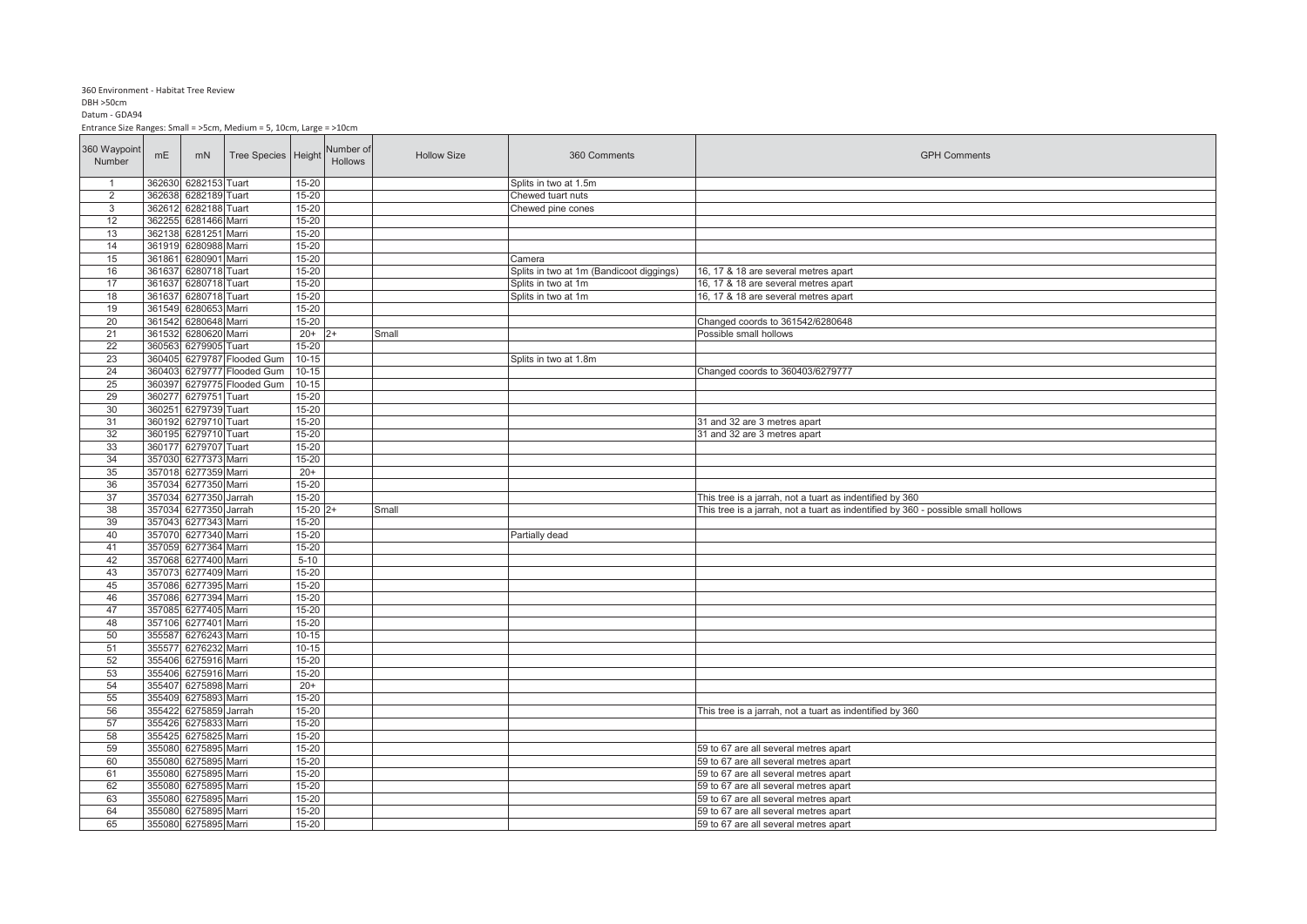| 360 Waypoint<br>Number | mE | mN                   | Tree Species Height        |            | Number of<br><b>Hollows</b> | <b>Hollow Size</b>          | 360 Comments          | <b>GPH Comments</b>                                                                                               |
|------------------------|----|----------------------|----------------------------|------------|-----------------------------|-----------------------------|-----------------------|-------------------------------------------------------------------------------------------------------------------|
| 66                     |    | 355080 6275895 Marri |                            | 15-20      |                             |                             |                       | 59 to 67 are all several metres apart                                                                             |
| 67                     |    | 355080 6275895 Marri |                            | $15 - 20$  |                             |                             |                       | 59 to 67 are all several metres apart                                                                             |
| 68                     |    |                      | 355108 6275912 Flooded Gum | $15 - 20$  |                             |                             |                       |                                                                                                                   |
| 69                     |    | 353570 6274916 Marri |                            | 15-20      |                             |                             |                       |                                                                                                                   |
| 70                     |    | 353575 6274892 Marri |                            | 15-20      |                             |                             |                       |                                                                                                                   |
| 71                     |    | 353439 6274926 Marri |                            | $15 - 20$  |                             |                             |                       |                                                                                                                   |
| 72                     |    | 353464 6274921 Marri |                            | $15 - 20$  |                             |                             |                       |                                                                                                                   |
| 73                     |    |                      | 353480 6274909 Flooded Gum | $10-15$    |                             |                             |                       |                                                                                                                   |
| 74                     |    |                      | 353480 6274909 Flooded Gum | $10 - 15$  |                             |                             |                       |                                                                                                                   |
| 75                     |    |                      | 353494 6274919 Flooded Gum | 15-20      |                             |                             |                       |                                                                                                                   |
| 76                     |    |                      | 353477 6274930 Dead Marri  | $20+$      |                             | 1 Medium & Large (Cockatoo) | 1 hollow not vertical | Upper trunk appears to have broken off recently forming spout? Possibly suitable for a black cockatoo - no signs. |
| 77                     |    |                      | 353467 6274925 Dead Marri  | $20+$      |                             |                             |                       |                                                                                                                   |
| 78                     |    |                      | 353268 6274824 Flooded Gum | $15 - 20$  |                             |                             |                       |                                                                                                                   |
| 79                     |    |                      | 353246 6274811 Flooded Gum | $15-20$ 2+ |                             | Small, Medium & Large       |                       | Small to Large hollows - too low and shallow for a cockatoo, WRP drey in tree hollow                              |
| 80                     |    | 353215 6274838 Tuart |                            | $20+$      |                             |                             |                       |                                                                                                                   |
| 81                     |    | 353210 6274821 Tuart |                            | $20+$      |                             |                             |                       |                                                                                                                   |
| 82                     |    | 353210 6274821 Tuart |                            | $20+$      |                             |                             |                       |                                                                                                                   |
| 83                     |    | 353202 6274822 Tuart |                            | $20+$      |                             |                             |                       |                                                                                                                   |
| 84                     |    | 353202 6274822 Tuart |                            | $20+$      |                             |                             |                       |                                                                                                                   |
| 85                     |    | 353202 6274822 Tuart |                            | $20+$      |                             |                             |                       |                                                                                                                   |
| 86                     |    | 353200 6274805 Tuart |                            | $20+$      |                             |                             |                       |                                                                                                                   |
| 87                     |    |                      | 353188 6274802 Flooded Gum | $20+$      |                             |                             |                       | This tree appears to be a flooded gum, not a tuart as indentified by 360                                          |
| 88                     |    | 353181 6274813 Marri |                            | $15 - 20$  |                             |                             |                       |                                                                                                                   |
| 89                     |    | 353163 6274824 Marri |                            | $15 - 20$  |                             |                             |                       |                                                                                                                   |
| 90                     |    |                      | 353166 6274791 Flooded Gum | $20+$      |                             |                             |                       | This tree appears to be a flooded gum, not a tuart as indentified by 360                                          |
| 91                     |    | 353139 6274803 Marri |                            | $15 - 20$  |                             |                             |                       |                                                                                                                   |
| 92                     |    | 353134 6274795 Marri |                            | 15-20      |                             |                             |                       |                                                                                                                   |
| 93                     |    | 353119 6274804 Marri |                            | $15 - 20$  |                             |                             |                       |                                                                                                                   |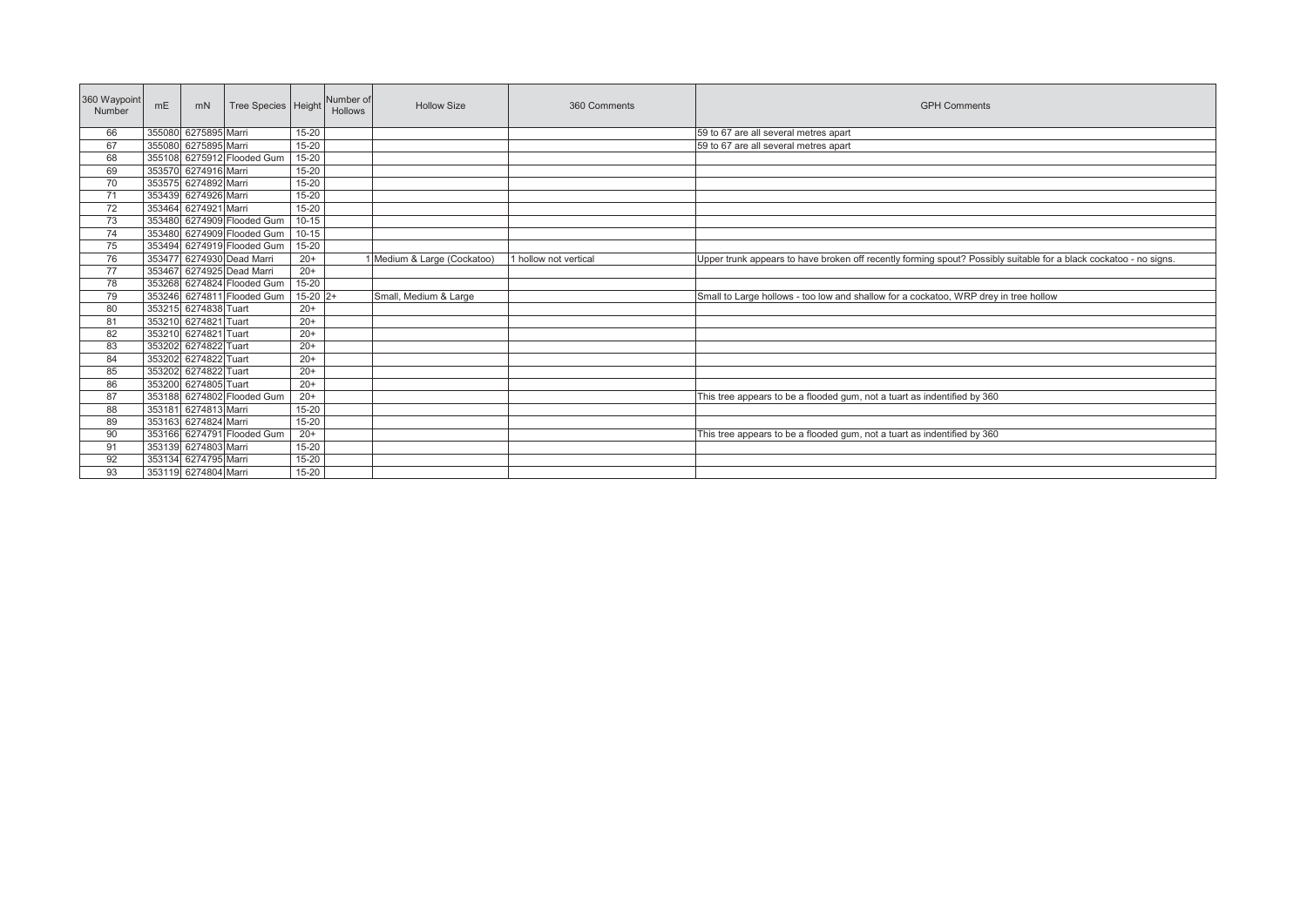# **APPENDIX B**

**COMBINED HABITAT TREE DETAILS**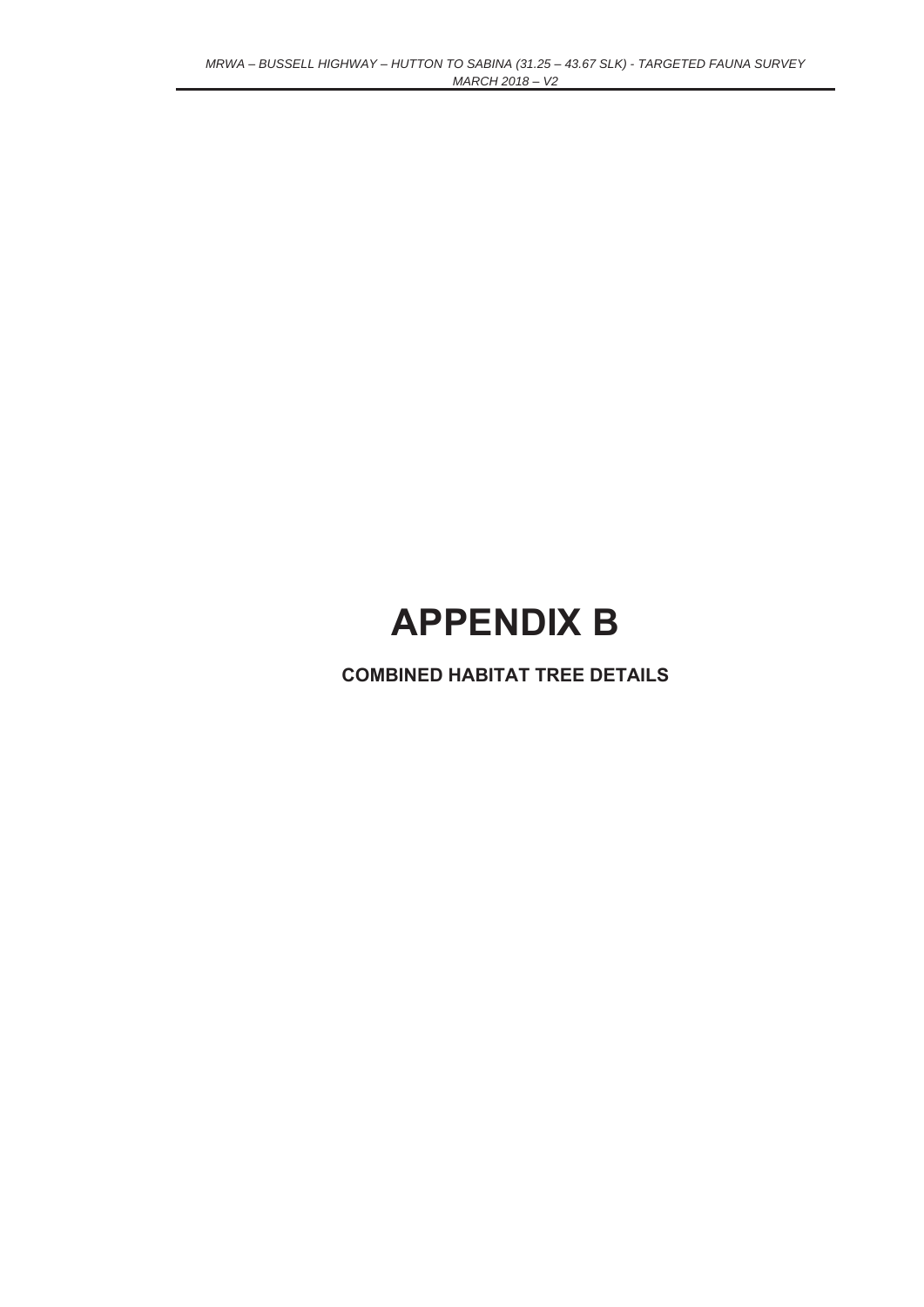#### Full Habitat Tree List

#### DBH >50cm Datum - GDA94

Entrance Size Ranges: Small = >5cm, Medium = 5, 10cm, Large = >10cm

| Waypoint |      |        |         |          |                     | Tree         | <b>DBH</b> | Number of    |                    |          |                        | Potential          |                                        |
|----------|------|--------|---------|----------|---------------------|--------------|------------|--------------|--------------------|----------|------------------------|--------------------|----------------------------------------|
| Number   | Zone | mE     | mN      | Recorder | <b>Tree Species</b> | Height $(m)$ | (cm)       | Hollows      | <b>Hollow Size</b> |          | Occupancy   Chew Marks | Cockatoo           | Comments                               |
|          |      |        |         |          |                     |              |            |              |                    |          |                        | <b>Nest Hollow</b> |                                        |
| wpt001   | 50H  | 362620 | 6282165 | GPH      | Unknown Euc         | $20+$        | >50        | $\mathbf 0$  |                    | No Signs | No Signs               | No                 |                                        |
| wpt002   | 50H  | 36262  | 6282168 | GPH      | Unknown Euc         | $20+$        | >50        | $\mathbf 0$  |                    | No Signs | No Signs               | No                 |                                        |
| wpt003   | 50H  | 362639 | 6282177 | GPH      | Unknown Euc         | $20+$        | >50        | $\mathbf 0$  |                    | No Signs | No Signs               | No                 |                                        |
| wpt004   | 50H  | 36261  | 6282142 | GPH      | Unknown Euc         | $20+$        | >50        | $\mathbf 0$  |                    | No Signs | No Signs               | No                 |                                        |
| wpt005   | 50H  | 36259  | 6282129 | GPH      | Unknown Euc         | $20+$        | >50        | $\mathbf 0$  |                    | No Signs | No Signs               | No                 |                                        |
| wpt006   | 50H  | 36259  | 6282142 | GPH      | Unknown Euc         | $20+$        | >50        | $\mathsf 0$  |                    | No Signs | No Signs               | No                 |                                        |
| wpt007   | 50H  | 36260  | 6282149 | GPH      | Unknown Euc         | $20+$        | >50        | $\mathbf 0$  |                    | No Signs | No Signs               | No                 |                                        |
| wpt008   | 50H  | 36197  | 6281023 | GPH      | Marri               | $20+$        | >50        | $\mathbf{0}$ |                    | No Signs | No Signs               | No                 |                                        |
| wpt009   | 50H  | 36191  | 6280975 | GPH      | Marri               | 15-20        | >50        | $\mathbf 0$  |                    | No Signs | No Signs               | No                 |                                        |
| wpt010   | 50H  | 36191  | 6280971 | GPH      | Marri               | 15-20        | >50        | $\mathbf 0$  |                    | No Signs | No Signs               | No                 |                                        |
| wpt011   | 50H  | 36191  | 6280969 | GPH      | Dead Marri          | 15-20        | >50        | $\mathbf 0$  |                    | No Signs | No Signs               | No                 |                                        |
| wpt012   | 50H  | 36191  | 6280947 | GPH      | Marri               | $20+$        | >50        | $\mathbf 0$  |                    | No Signs | No Signs               | No                 |                                        |
| wpt013   | 50H  | 361952 | 6280970 | GPH      | Marri               | 15-20        | >50        | $\mathbf 0$  |                    | No Signs | No Signs               | No                 |                                        |
| wpt014   | 50H  | 361943 | 6280979 | GPH      | Marri               | 15-20        | >50        | $\mathbf 0$  |                    | No Signs | No Signs               | No                 |                                        |
| wpt017   | 50H  | 361799 | 6280866 | GPH      | Tuart               | 15-20        | >50        | $\Omega$     |                    | No Signs | No Signs               | No                 |                                        |
| wpt020   | 50H  | 361545 | 6280649 | GPH      | Marri               | $20+$        | >50        | $\mathbf 0$  |                    | No Signs | No Signs               | No                 |                                        |
| wpt022   | 50H  | 36039  | 6279818 | GPH      | Dead Flooded Gum    | $15 - 20$    | >50        | $\mathbf 0$  |                    | No Signs | No Signs               | No                 |                                        |
| wpt023   | 50H  | 36017  | 6279660 | GPH      | Tuart               | $15 - 20$    | >50        | $\mathbf 0$  |                    | No Signs | No Signs               | No                 |                                        |
| wpt024   | 50H  | 360188 | 6279667 | GPH      | Tuart               | 15-20        | >50        | $\mathbf 0$  |                    | No Signs | No Signs               | No                 |                                        |
| wpt025   | 50H  | 36020  | 6279672 | GPH      | Flooded Gum         | 15-20        | >50        | $\mathbf 0$  |                    | No Signs | No Signs               | No                 |                                        |
| wpt026   | 50H  | 36021  | 6279670 | GPH      | Flooded Gum         | $15 - 20$    | >50        | $\mathbf 0$  |                    | No Signs | No Signs               | No                 |                                        |
| wpt027   | 50H  | 36021  | 6279670 | GPH      | Flooded Gum         | $15 - 20$    | >50        | $\mathbf 0$  |                    | No Signs | No Signs               | No                 |                                        |
| wpt028   | 50H  | 36022  | 6279675 | GPH      | Flooded Gum         | $15 - 20$    | >50        | $\mathbf 0$  |                    | No Signs | No Signs               | No                 |                                        |
| wpt030   | 50H  | 36023  | 6279682 | GPH      | Flooded Gum         | 15-20        | >50        | $\mathbf 0$  |                    | No Signs | No Signs               | No                 |                                        |
| wpt031   | 50H  | 36023  | 6279684 | GPH      | Flooded Gum         | $15 - 20$    | >50        | $\mathbf 0$  |                    | No Signs | No Signs               | No                 |                                        |
| wpt032   | 50H  | 359833 | 6279619 | GPH      | Flooded Gum         | $15 - 20$    | >50        | $\mathsf 0$  |                    | No Signs | No Signs               | No                 |                                        |
| wpt033   | 50H  | 35980  | 6279620 | GPH      | Flooded Gum         | 15-20        | >50        | $\mathbf 0$  |                    | No Signs | No Signs               | No                 |                                        |
| wpt034   | 50H  | 35961  | 6279553 | GPH      | Flooded Gum         | $15 - 20$    | >50        | $\mathsf 0$  |                    | No Signs | No Signs               | No                 |                                        |
| wpt035   | 50H  | 359584 | 6279643 | GPH      | Marri               | $20+$        | >50        | $\mathbf 0$  |                    | No Signs | No Signs               | No                 |                                        |
| wpt036   | 50H  | 35908  | 6279402 | GPH      | Flooded Gum         | $15 - 20$    | >50        | $\mathbf 0$  |                    | No Signs | No Signs               | No                 |                                        |
| wpt037   | 50H  | 35907  | 6279398 | GPH      | Flooded Gum         | 15-20        | >50        | $\mathbf 0$  |                    | No Signs | No Signs               | No                 |                                        |
| wpt038   | 50H  | 35901  | 6279409 | GPH      | Flooded Gum         | 15-20        | >50        | $\mathbf 0$  |                    | No Signs | No Signs               | No                 |                                        |
| wpt039   | 50H  | 358962 | 6279377 | GPH      | Flooded Gum         | $15 - 20$    | >50        | $\mathbf 0$  |                    | No Signs | No Signs               | No                 |                                        |
| wpt040   | 50H  | 358942 | 6279354 | GPH      | Flooded Gum         | $15 - 20$    | >50        | $\Omega$     |                    | No Signs | No Signs               | No                 |                                        |
| wpt041   | 50H  | 358882 | 6279302 | GPH      | Flooded Gum         | 15-20        | >50        | $\mathsf 0$  |                    | No Signs | No Signs               | No                 |                                        |
| wpt042   | 50H  | 358789 | 6279192 | GPH      | Flooded Gum         | $15 - 20$    | >50        | $\mathsf 0$  |                    | No Signs | No Signs               | No                 |                                        |
| wpt043   | 50H  | 35812  | 6278377 | GPH      | Flooded Gum         | $15 - 20$    | >50        | $\mathbf 0$  |                    | No Signs | No Signs               | No                 |                                        |
| wpt044   | 50H  | 357779 | 6278047 | GPH      | Unknown Euc         | $20+$        | >50        | $\mathbf 0$  |                    | No Signs | No Signs               | No                 |                                        |
| wpt045   | 50H  | 357780 | 6278045 | GPH      | Unknown Euc         | $20+$        | >50        | $\mathbf 0$  |                    | No Signs | No Signs               | No                 |                                        |
| wpt046   | 50H  | 357567 | 6277886 | GPH      | Unknown Euc         | $15 - 20$    | >50        | $\mathbf 0$  |                    | No Signs | No Signs               | No                 |                                        |
| wpt047   | 50H  | 357538 | 6277854 | GPH      | Unknown Euc         | $15 - 20$    | >50        | $\mathbf 0$  |                    | No Signs | No Signs               | No                 |                                        |
| wpt048   | 50H  | 35708  | 6277406 | GPH      | Jarrah              | $20+$        | >50        | $\mathsf 0$  |                    | No Signs | No Signs               | No                 |                                        |
| wpt049   | 50H  | 35707  | 6277358 | GPH      | Marri               | $15 - 20$    | $>50$      | $\mathsf 0$  |                    | No Signs | No Signs               | No                 |                                        |
| wpt055   | 50H  | 355390 | 6276050 | GPH      | Dead Unknown        | $15 - 20$    | >50        | $2+$         | Small & Medium     | No Signs | No Signs               | No                 | Internal dimensions of hollows unknown |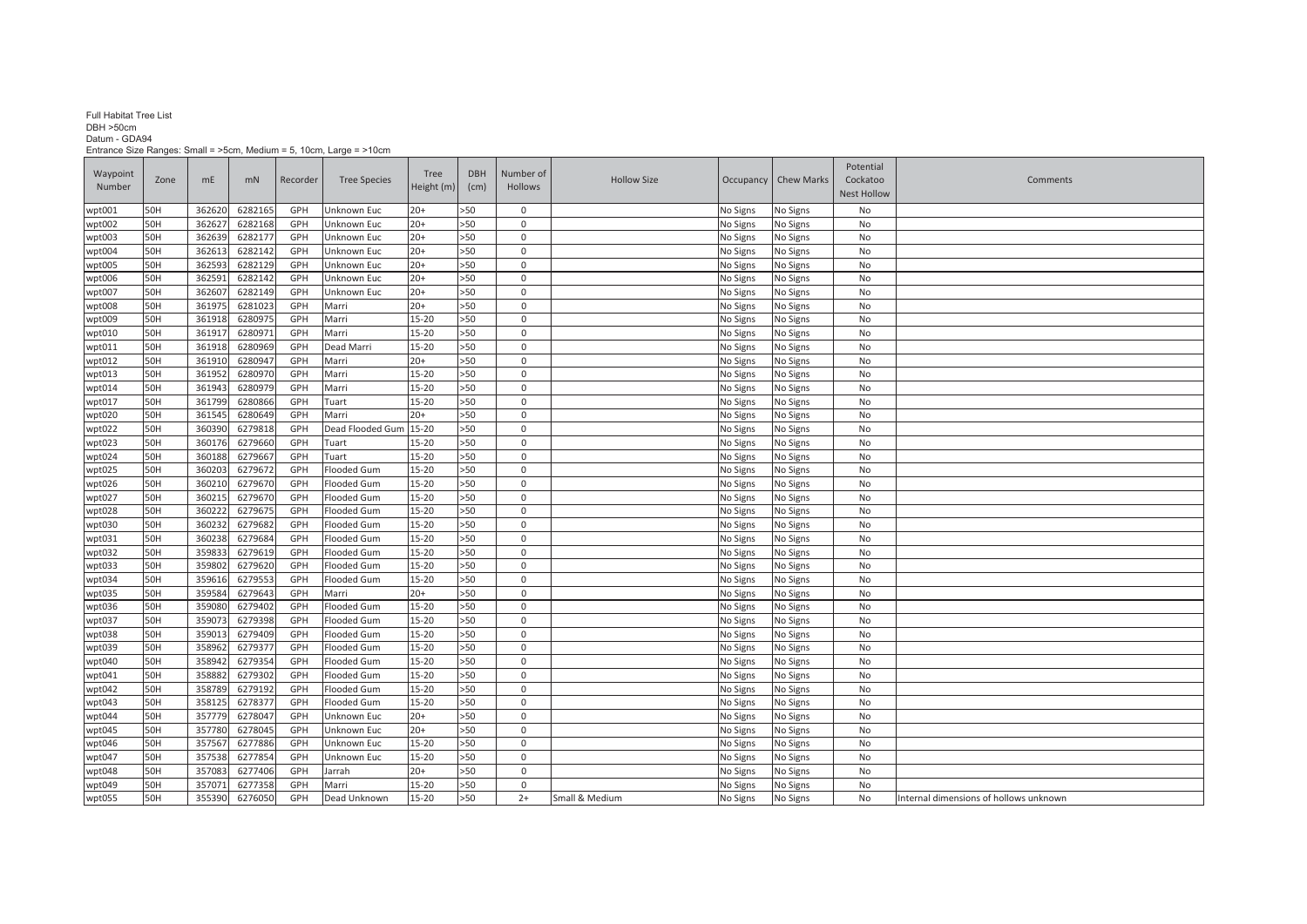| Waypoint<br>Number                                  | Zone | mE     | mN      | Recorder | <b>Tree Species</b> | Tree<br>Height (m) | <b>DBH</b><br>(cm) | Number of<br>Hollows | <b>Hollow Size</b>               | Occupancy | <b>Chew Marks</b> | Potential<br>Cockatoo<br><b>Nest Hollow</b> | Comments                               |
|-----------------------------------------------------|------|--------|---------|----------|---------------------|--------------------|--------------------|----------------------|----------------------------------|-----------|-------------------|---------------------------------------------|----------------------------------------|
| wpt056                                              | 50H  | 35541  | 6276060 | GPH      | Marri               | $20+$              | >50                | $\mathbf 0$          |                                  | No Signs  | No Signs          | No                                          |                                        |
| wpt057                                              | 50H  | 35539  | 627603  | GPH      | Marri               | $15 - 20$          | >50                | 0                    |                                  | No Signs  | No Signs          | No                                          |                                        |
| wpt058                                              | 50H  | 35540  | 6276029 | GPH      | Dead Marri          | $15 - 20$          | >50                | $2+$                 | Small & Medium                   | No Signs  | No Signs          | No                                          | Internal dimensions of hollows unknown |
| wpt059                                              | 50H  | 35541  | 6276032 | GPH      | Marri               | $20+$              | >50                | $\mathbf 0$          |                                  | No Signs  | No Signs          | No                                          |                                        |
| wpt060                                              | 50H  | 35542  | 6276014 | GPH      | Marri               | $20+$              | >50                | $\mathbf 0$          |                                  | No Signs  | No Signs          | No                                          |                                        |
| wpt061                                              | 50H  | 35542  | 6276006 | GPH      | Marri               | $15 - 20$          | >50                | $\mathbf 0$          |                                  | No Signs  | No Signs          | No                                          |                                        |
| wpt062                                              | 50H  | 35540  | 6275994 | GPH      | Marri               | $15 - 20$          | >50                | $\mathbf 0$          |                                  | No Signs  | No Signs          | No                                          |                                        |
| wpt063                                              | 50H  | 35540  | 6276002 | GPH      | Marri               | $15 - 20$          | >50                | $\mathbf 0$          |                                  | No Signs  | No Signs          | No                                          |                                        |
| wpt065                                              | 50H  | 35541  | 6275958 | GPH      | Dead Flooded Gum    | $15 - 20$          | >50                | $\mathbf 0$          |                                  | No Signs  | No Signs          | No                                          |                                        |
| wpt066                                              | 50H  | 35542  | 6275938 | GPH      | Marri               | $20+$              | >50                | $\mathbf 0$          |                                  | No Signs  | No Signs          | No                                          |                                        |
| wpt068                                              | 50H  | 35538  | 6275955 | GPH      | Flooded Gum         | $10 - 15$          | >50                | $\mathbf 0$          |                                  | No Signs  | No Signs          | No                                          |                                        |
| wpt069                                              | 50H  | 35537  | 6275993 | GPH      | Flooded Gum         | $15 - 20$          | >50                | $\mathbf 0$          |                                  | No Signs  | No Signs          | No                                          |                                        |
| wpt071                                              | 50H  | 35537  | 6276022 | GPH      | Flooded Gum         | $15 - 20$          | >50                | $\mathbf 0$          |                                  | No Signs  | No Signs          | No                                          |                                        |
| wpt073                                              | 50H  | 35525  | 6275997 | GPH      | Flooded Gum         | $20+$              | >50                | $2+$                 | Small                            | No Signs  | No Signs          | No                                          | Internal dimensions of hollows unknown |
| wpt074                                              | 50H  | 35512  | 6275894 | GPH      | Flooded Gum         | $20+$              | >50                | $2+$                 | Small                            | No Signs  | No Signs          | No                                          | Internal dimensions of hollows unknown |
| wpt075                                              | 50H  | 35513  | 6275884 | GPH      | Flooded Gum         | $20+$              | >50                | $2+$                 | Small                            | No Signs  | No Signs          | No                                          | Internal dimensions of hollows unknown |
| wpt081                                              | 50H  | 35426  | 6275529 | GPH      | Marri               | $15 - 20$          | >50                | $\mathbf 0$          |                                  | No Signs  | No Signs          | No                                          |                                        |
| wpt082                                              | 50H  | 353755 | 6275101 | GPH      | Marri               | 15-20              | >50                | $2+$                 | Medium & Large                   | No Signs  | No Signs          | No                                          | Too low and shallow                    |
| wpt083                                              | 50H  | 35361  | 6275002 | GPH      | Flooded Gum         | 15-20              | >50                | $\mathbf 0$          |                                  | No Signs  | No Signs          | No                                          |                                        |
| wpt084                                              | 50H  | 353591 | 6274993 | GPH      | Flooded Gum         | $15 - 20$          | >50                | $\mathbf 0$          |                                  | No Signs  | No Signs          | No                                          |                                        |
| wpt085                                              | 50H  | 35359  | 6274988 | GPH      | Flooded Gum         | $15 - 20$          | >50                | $\mathbf 0$          |                                  | No Signs  | No Signs          | No                                          |                                        |
| wpt086                                              | 50H  | 353569 | 6274974 | GPH      | Flooded Gum         | $15 - 20$          | >50                | $\Omega$             |                                  | No Signs  | No Signs          | No                                          |                                        |
| wpt087                                              | 50H  | 353569 | 6274931 | GPH      | Marri               | $20+$              | >50                | $\mathbf 0$          |                                  | No Signs  | No Signs          | No                                          |                                        |
| wpt088                                              | 50H  | 35358  | 6274884 | GPH      | Marri               | 15-20              | >50                | $\mathbf 0$          |                                  | No Signs  | No Signs          | No                                          |                                        |
| wpt090                                              | 50H  | 35359  | 6274926 | GPH      | Flooded Gum         | $15 - 20$          | >50                | $\Omega$             |                                  | No Signs  | No Signs          | No                                          |                                        |
| wpt091                                              | 50H  | 353456 | 6274894 | GPH      | Flooded Gum         | $15 - 20$          | >50                | $\Omega$             |                                  | No Signs  | No Signs          | No                                          |                                        |
| wpt092                                              | 50H  | 35344  | 6274892 | GPH      | Marri               | $20+$              | >50                | $\mathbf 0$          |                                  | No Signs  | No Signs          | No                                          |                                        |
| wpt093                                              | 50H  | 35342  | 6274897 | GPH      | Flooded Gum         | $20+$              | >50                | $2+$                 | Small, Medium & Large (Cockatoo) | No Signs  | No Signs          | Yes                                         | Internal dimensions of hollows unknown |
| wpt094                                              | 50H  | 35337  | 6274863 | GPH      | Dead Flooded Gum    | $15 - 20$          | >50                | $2+$                 | Small                            | No Signs  | No Signs          | No                                          | Internal dimensions of hollows unknown |
| wpt095                                              | 50H  | 35332  | 6274853 | GPH      | Dead Unknown        | $15 - 20$          | >50                | $2+$                 | Small                            | No Signs  | No Signs          | No                                          | Internal dimensions of hollows unknown |
| wpt097                                              | 50H  | 35308  | 6274807 | GPH      | Tuart               | 15-20              | >50                | $\mathbf 0$          |                                  | No Signs  | No Signs          | No                                          |                                        |
| wpt098                                              | 50H  | 35287  | 6274776 | GPH      | Dead Unknown        | $15 - 20$          | >50                | $2+$                 | Small                            | No Signs  | No Signs          | No                                          | Internal dimensions of hollows unknown |
|                                                     | 50H  | 362630 | 6282153 | 360      | Tuart               | $20+$              | >50                | $\mathbf 0$          |                                  | No Signs  | No Signs          | No                                          |                                        |
| $\begin{array}{c}\n2 \\ 3 \\ 12\n\end{array}$       | 50H  | 36263  | 6282189 | 360      | Tuart               | $20+$              | >50                | $\mathbf 0$          |                                  | No Signs  | No Signs          | No                                          |                                        |
|                                                     | 50H  | 36261  | 6282188 | 360      | Tuart               | $20+$              | >50                | $\mathbf 0$          |                                  | No Signs  | No Signs          | No                                          |                                        |
|                                                     | 50H  | 36225  | 6281466 | 360      | Marri               | $20+$              | >50                | $\mathbf 0$          |                                  | No Signs  | No Signs          | No                                          |                                        |
| 13                                                  | 50H  | 36213  | 6281251 | 360      | Marri               | $20+$              | >50                | $\Omega$             |                                  | No Signs  | No Signs          | No                                          |                                        |
| 14                                                  | 50H  | 36191  | 6280988 | 360      | Marri               | $20+$              | >50                | $\Omega$             |                                  | No Signs  | No Signs          | No                                          |                                        |
| 15                                                  | 50H  | 36186  | 6280901 | 360      | Marri               | $20+$              | >50                | $\mathbf 0$          |                                  | No Signs  | No Signs          | No                                          |                                        |
| 16                                                  | 50H  | 361637 | 6280718 | 360      | Tuart               | $20+$              | >50                | $\mathbf 0$          |                                  | No Signs  | No Signs          | No                                          |                                        |
| 17                                                  | 50H  | 36163  | 6280718 | 360      | Tuart               | $20+$              | >50                | $\mathbf 0$          |                                  | No Signs  | No Signs          | No                                          |                                        |
| 18                                                  | 50H  | 36163  | 6280718 | 360      | Tuart               | $20+$              | >50                | $\mathbf 0$          |                                  | No Signs  | No Signs          | No                                          |                                        |
| 19                                                  | 50H  | 36154  | 6280653 | 360      | Marri               | $20+$              | >50                | $\mathbf 0$          |                                  | No Signs  | No Signs          | No                                          |                                        |
| $\overline{20}$                                     | 50H  | 36154  | 6280648 | 360      | Marri               | $20+$              | >50                | $\mathbf 0$          |                                  | No Signs  | No Signs          | No                                          |                                        |
| $\begin{array}{c}\n 21 \\  22 \\  23\n \end{array}$ | 50H  | 36153  | 6280620 | 360      | Marri               | $20+$              | >50                | $2+$                 | Small                            | No Signs  | No Signs          | No                                          | Internal dimensions of hollows unknown |
|                                                     | 50H  | 360563 | 6279905 | 360      | Tuart               | $20+$              | >50                | $\mathbf 0$          |                                  | No Signs  | No Signs          | No                                          |                                        |
|                                                     | 50H  | 360405 | 6279787 | 360      | Flooded Gum         | $20+$              | >50                | $\mathbf 0$          |                                  | No Signs  | No Signs          | No                                          |                                        |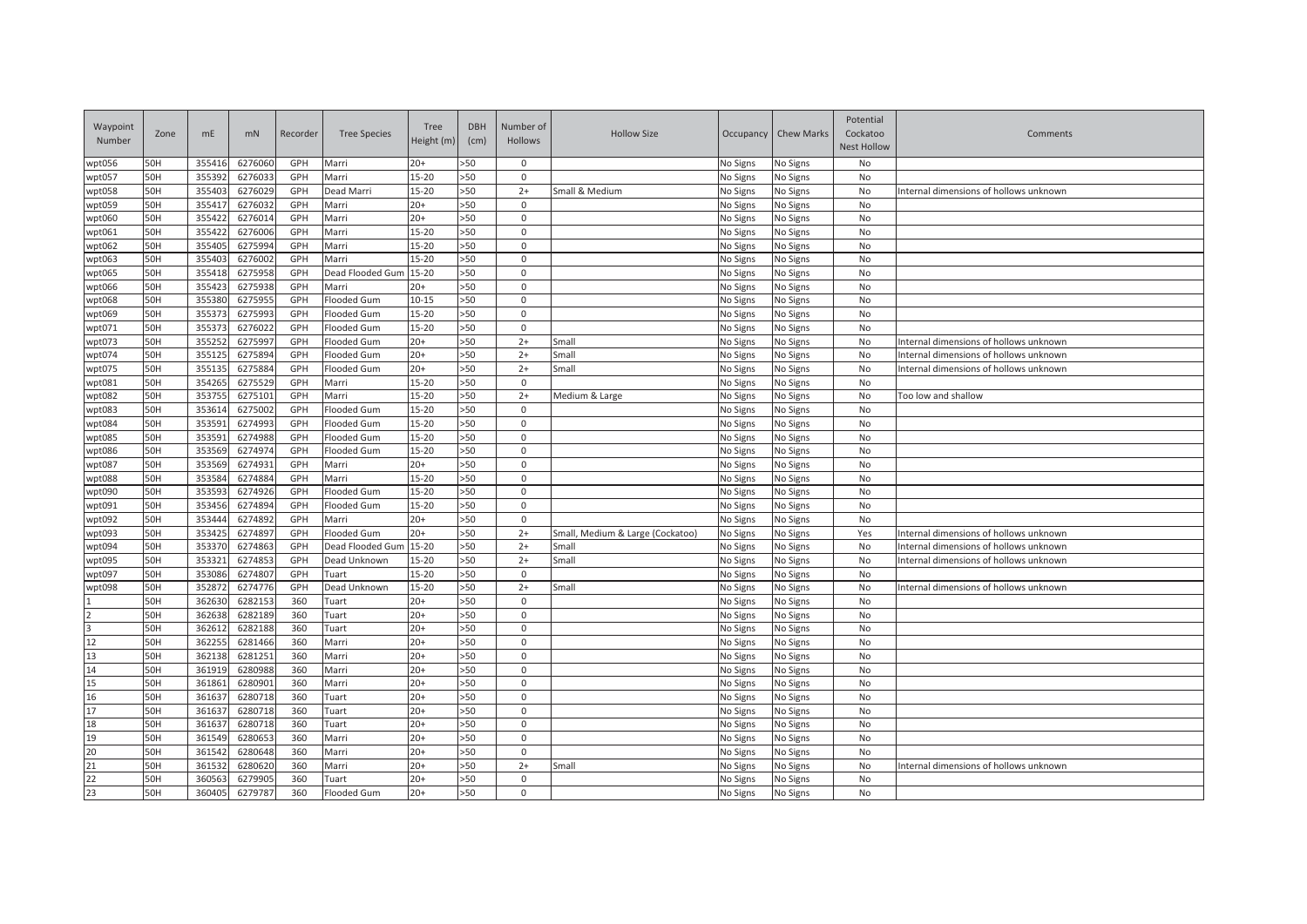| 24<br>50H<br>6279777<br>Flooded Gum<br>$20+$<br>>50<br>360403<br>360<br>$\mathbf 0$<br>No Signs<br>No Signs<br>No<br>25<br>50H<br>36039<br>6279775<br>$20+$<br>>50<br>360<br>Flooded Gum<br>0<br>No Signs<br>No Signs<br>No<br>29<br>50H<br>6279751<br>36027<br>360<br>$20+$<br>>50<br>$\Omega$<br>No Signs<br>No<br>Tuart<br>No Signs<br>$\overline{30}$<br>50H<br>36025<br>6279739<br>$20+$<br>>50<br>360<br>$\mathbf 0$<br>No Signs<br>No<br>Tuart<br>No Signs<br>31<br>6279710<br>50H<br>36019<br>360<br>Tuart<br>$20+$<br>>50<br>$\mathsf 0$<br>No<br>No Signs<br>No Signs<br>32<br>50H<br>36019<br>6279710<br>$20+$<br>>50<br>360<br>Tuart<br>$\mathsf 0$<br>No Signs<br>No Signs<br>No<br>33<br>50H<br>36017<br>6279707<br>$20+$<br>>50<br>360<br>Tuart<br>$\mathsf 0$<br>No Signs<br>No Signs<br>No<br>34<br>50H<br>35703<br>6277373<br>$20+$<br>>50<br>360<br>Marri<br>$\mathbf 0$<br>No Signs<br>No Signs<br>No<br>35<br>6277359<br>50H<br>35701<br>360<br>Marri<br>$20+$<br>>50<br>$\mathbf 0$<br>No Signs<br>No<br>No Signs<br>36<br>50H<br>35703<br>6277350<br>360<br>Marri<br>$20+$<br>>50<br>No<br>$\mathsf 0$<br>No Signs<br>No Signs<br>$\overline{37}$<br>50H<br>35703<br>6277350<br>360<br>Jarrah<br>$20+$<br>>50<br>$\mathsf 0$<br>No Signs<br>No<br>No Signs<br>38<br>50H<br>35703<br>6277350<br>360<br>$20+$<br>>50<br>No<br>Jarrah<br>$2+$<br>Small<br>No Signs<br>No Signs<br>Internal dimensions of hollows unknown<br>39<br>>50<br>50H<br>35704<br>6277343<br>360<br>Marri<br>$20+$<br>$\mathsf 0$<br>No Signs<br>No<br>No Signs<br>40<br>50H<br>6277340<br>>50<br>35707<br>360<br>Marri<br>$20+$<br>No<br>$\Omega$<br>No Signs<br>No Signs<br>41<br>50H<br>$20+$<br>>50<br>35705<br>6277364<br>360<br>Marri<br>$\mathbf 0$<br>No<br>No Signs<br>No Signs<br>42<br>50H<br>35706<br>6277400<br>360<br>Marri<br>$20+$<br>>50<br>$\mathbf 0$<br>No<br>No Signs<br>No Signs<br>43<br>50H<br>6277409<br>$20+$<br>35707<br>360<br>Marri<br>>50<br>$\mathbf 0$<br>No<br>No Signs<br>No Signs<br>45<br>50H<br>6277395<br>$20+$<br>357086<br>360<br>Marri<br>>50<br>$\mathsf 0$<br>No<br>No Signs<br>No Signs<br>46<br>50H<br>6277394<br>$20+$<br>>50<br>$\mathsf 0$<br>$\mathsf{No}$<br>357086<br>360<br>Marri<br>No Signs<br>No Signs<br>47<br>6277405<br>50H<br>357085<br>360<br>Marri<br>$20+$<br>>50<br>$\mathbf 0$<br>No<br>No Signs<br>No Signs<br>48<br>6277401<br>50H<br>35710<br>360<br>Marri<br>$20+$<br>>50<br>$\mathsf 0$<br>No<br>No Signs<br>No Signs<br>50<br>50H<br>35558<br>6276243<br>360<br>>50<br>No<br>Marri<br>$20+$<br>$\mathsf 0$<br>No Signs<br>No Signs<br>51<br>50H<br>35557<br>6276232<br>360<br>Marri<br>$20+$<br>>50<br>No<br>$\mathsf 0$<br>No Signs<br>No Signs<br>52<br>35540<br>6275916<br>360<br>>50<br>No<br>50H<br>Marri<br>$20+$<br>$\mathbf 0$<br>No Signs<br>No Signs<br>53<br>50H<br>35540<br>6275916<br>$20+$<br>>50<br>360<br>Marri<br>0<br>No Signs<br>No Signs<br>No<br>54<br>50H<br>35540<br>6275898<br>360<br>Marri<br>$20+$<br>>50<br>$\mathbf 0$<br>No<br>No Signs<br>No Signs<br>55<br>>50<br>50H<br>355409<br>6275893<br>$20+$<br>No<br>360<br>Marri<br>0<br>No Signs<br>No Signs<br>56<br>50H<br>35542<br>6275859<br>360<br>>50<br>No<br>Jarrah<br>$20+$<br>$\mathbf 0$<br>No Signs<br>No Signs<br>57<br>50H<br>355426<br>6275833<br>$20+$<br>>50<br>$\mathbf 0$<br>No<br>360<br>Marri<br>No Signs<br>No Signs<br>58<br>50H<br>6275825<br>>50<br>$\mathbf 0$<br>No<br>35542<br>360<br>Marri<br>$20+$<br>No Signs<br>No Signs<br>59<br>50H<br>35508<br>6275895<br>$20+$<br>>50<br>360<br>Marri<br>$\mathbf 0$<br>No Signs<br>No<br>No Signs<br>60<br>50H<br>627589<br>>50<br>35508<br>360<br>Marri<br>$20+$<br>$\mathbf 0$<br>No Signs<br>No<br>No Signs<br>61<br>50H<br>35508<br>627589<br>360<br>Marri<br>$20+$<br>>50<br>$\mathsf 0$<br>No<br>No Signs<br>No Signs<br>62<br>50H<br>35508<br>627589<br>Marri<br>$20+$<br>>50<br>360<br>$\mathbf 0$<br>No Signs<br>No Signs<br>No<br>63<br>50H<br>355080<br>6275895<br>$20+$<br>>50<br>No<br>360<br>Marri<br>$\mathbf 0$<br>No Signs<br>No Signs<br>64<br>50H<br>6275895<br>$20+$<br>>50<br>35508<br>360<br>Marri<br>$\mathbf 0$<br>No Signs<br>No<br>No Signs<br>65<br>50H<br>355080<br>6275895<br>360<br>Marri<br>$20+$<br>>50<br>No<br>$\mathbf 0$<br>No Signs<br>No Signs<br>66<br>$\mathsf{No}$<br>50H<br>355080<br>6275895<br>360<br>Marri<br>$20+$<br>>50<br>$\mathsf 0$<br>No Signs<br>No Signs<br>67<br>$\mathsf{No}$<br>50H<br>35508<br>6275895<br>360<br>$20+$<br>>50<br>Marri<br>$\mathbf 0$<br>No Signs<br>No Signs<br>68<br>50H<br>35510<br>6275912<br>360<br>Flooded Gum<br>$20+$<br>>50<br>$\mathbf 0$<br>No Signs<br>No<br>No Signs<br>69<br>50H<br>35357<br>6274916<br>360<br>$20+$<br>>50<br>No<br>Marri<br>$\mathbf 0$<br>No Signs<br>No Signs<br>70<br>50H<br>6274892<br>$20+$<br>>50<br>No<br>35357<br>360<br>Marri<br>$\mathbf 0$<br>No Signs<br>No Signs<br>$\overline{71}$<br>50H<br>353439<br>6274926<br>360<br>Marri<br>$20+$<br>>50<br>$\mathbf 0$<br>No<br>No Signs<br>No Signs<br>72<br>50H<br>$20+$<br>353464<br>6274921<br>360<br>Marri<br>>50<br>$\mathbf 0$<br>No<br>No Signs<br>No Signs<br>73<br>353480<br>6274909<br>50H<br>360<br>Flooded Gum<br>$20+$<br>>50<br>$\mathbf 0$<br>No<br>No Signs<br>No Signs<br>74<br>50H<br>6274909<br>$20+$<br>>50<br>$\mathsf 0$<br>No<br>353480<br>360<br>Flooded Gum<br>No Signs<br>No Signs<br>50H<br>360<br>$20+$<br>>50<br>$\mathsf 0$ | Waypoint<br>Number | Zone | mE     | mN      | Recorder | <b>Tree Species</b> | Tree<br>Height (m) | <b>DBH</b><br>(cm) | Number of<br>Hollows | <b>Hollow Size</b> | Occupancy | Chew Marks | Potential<br>Cockatoo<br><b>Nest Hollow</b> | Comments |
|------------------------------------------------------------------------------------------------------------------------------------------------------------------------------------------------------------------------------------------------------------------------------------------------------------------------------------------------------------------------------------------------------------------------------------------------------------------------------------------------------------------------------------------------------------------------------------------------------------------------------------------------------------------------------------------------------------------------------------------------------------------------------------------------------------------------------------------------------------------------------------------------------------------------------------------------------------------------------------------------------------------------------------------------------------------------------------------------------------------------------------------------------------------------------------------------------------------------------------------------------------------------------------------------------------------------------------------------------------------------------------------------------------------------------------------------------------------------------------------------------------------------------------------------------------------------------------------------------------------------------------------------------------------------------------------------------------------------------------------------------------------------------------------------------------------------------------------------------------------------------------------------------------------------------------------------------------------------------------------------------------------------------------------------------------------------------------------------------------------------------------------------------------------------------------------------------------------------------------------------------------------------------------------------------------------------------------------------------------------------------------------------------------------------------------------------------------------------------------------------------------------------------------------------------------------------------------------------------------------------------------------------------------------------------------------------------------------------------------------------------------------------------------------------------------------------------------------------------------------------------------------------------------------------------------------------------------------------------------------------------------------------------------------------------------------------------------------------------------------------------------------------------------------------------------------------------------------------------------------------------------------------------------------------------------------------------------------------------------------------------------------------------------------------------------------------------------------------------------------------------------------------------------------------------------------------------------------------------------------------------------------------------------------------------------------------------------------------------------------------------------------------------------------------------------------------------------------------------------------------------------------------------------------------------------------------------------------------------------------------------------------------------------------------------------------------------------------------------------------------------------------------------------------------------------------------------------------------------------------------------------------------------------------------------------------------------------------------------------------------------------------------------------------------------------------------------------------------------------------------------------------------------------------------------------------------------------------------------------------------------------------------------------------------------------------------------------------------------------------------------------------------------------------------------------------------------------------------------------------------------------------------------------------------------------------------------------------------------------------------------------------------------------------------------------------------------------------------------------------------------------------------------------------------------------------------------------------------------------------------------------------------------------------------------------------------------------------------------------------------------------------------------------------------------------------|--------------------|------|--------|---------|----------|---------------------|--------------------|--------------------|----------------------|--------------------|-----------|------------|---------------------------------------------|----------|
|                                                                                                                                                                                                                                                                                                                                                                                                                                                                                                                                                                                                                                                                                                                                                                                                                                                                                                                                                                                                                                                                                                                                                                                                                                                                                                                                                                                                                                                                                                                                                                                                                                                                                                                                                                                                                                                                                                                                                                                                                                                                                                                                                                                                                                                                                                                                                                                                                                                                                                                                                                                                                                                                                                                                                                                                                                                                                                                                                                                                                                                                                                                                                                                                                                                                                                                                                                                                                                                                                                                                                                                                                                                                                                                                                                                                                                                                                                                                                                                                                                                                                                                                                                                                                                                                                                                                                                                                                                                                                                                                                                                                                                                                                                                                                                                                                                                                                                                                                                                                                                                                                                                                                                                                                                                                                                                                                                                                                                          |                    |      |        |         |          |                     |                    |                    |                      |                    |           |            |                                             |          |
|                                                                                                                                                                                                                                                                                                                                                                                                                                                                                                                                                                                                                                                                                                                                                                                                                                                                                                                                                                                                                                                                                                                                                                                                                                                                                                                                                                                                                                                                                                                                                                                                                                                                                                                                                                                                                                                                                                                                                                                                                                                                                                                                                                                                                                                                                                                                                                                                                                                                                                                                                                                                                                                                                                                                                                                                                                                                                                                                                                                                                                                                                                                                                                                                                                                                                                                                                                                                                                                                                                                                                                                                                                                                                                                                                                                                                                                                                                                                                                                                                                                                                                                                                                                                                                                                                                                                                                                                                                                                                                                                                                                                                                                                                                                                                                                                                                                                                                                                                                                                                                                                                                                                                                                                                                                                                                                                                                                                                                          |                    |      |        |         |          |                     |                    |                    |                      |                    |           |            |                                             |          |
|                                                                                                                                                                                                                                                                                                                                                                                                                                                                                                                                                                                                                                                                                                                                                                                                                                                                                                                                                                                                                                                                                                                                                                                                                                                                                                                                                                                                                                                                                                                                                                                                                                                                                                                                                                                                                                                                                                                                                                                                                                                                                                                                                                                                                                                                                                                                                                                                                                                                                                                                                                                                                                                                                                                                                                                                                                                                                                                                                                                                                                                                                                                                                                                                                                                                                                                                                                                                                                                                                                                                                                                                                                                                                                                                                                                                                                                                                                                                                                                                                                                                                                                                                                                                                                                                                                                                                                                                                                                                                                                                                                                                                                                                                                                                                                                                                                                                                                                                                                                                                                                                                                                                                                                                                                                                                                                                                                                                                                          |                    |      |        |         |          |                     |                    |                    |                      |                    |           |            |                                             |          |
|                                                                                                                                                                                                                                                                                                                                                                                                                                                                                                                                                                                                                                                                                                                                                                                                                                                                                                                                                                                                                                                                                                                                                                                                                                                                                                                                                                                                                                                                                                                                                                                                                                                                                                                                                                                                                                                                                                                                                                                                                                                                                                                                                                                                                                                                                                                                                                                                                                                                                                                                                                                                                                                                                                                                                                                                                                                                                                                                                                                                                                                                                                                                                                                                                                                                                                                                                                                                                                                                                                                                                                                                                                                                                                                                                                                                                                                                                                                                                                                                                                                                                                                                                                                                                                                                                                                                                                                                                                                                                                                                                                                                                                                                                                                                                                                                                                                                                                                                                                                                                                                                                                                                                                                                                                                                                                                                                                                                                                          |                    |      |        |         |          |                     |                    |                    |                      |                    |           |            |                                             |          |
|                                                                                                                                                                                                                                                                                                                                                                                                                                                                                                                                                                                                                                                                                                                                                                                                                                                                                                                                                                                                                                                                                                                                                                                                                                                                                                                                                                                                                                                                                                                                                                                                                                                                                                                                                                                                                                                                                                                                                                                                                                                                                                                                                                                                                                                                                                                                                                                                                                                                                                                                                                                                                                                                                                                                                                                                                                                                                                                                                                                                                                                                                                                                                                                                                                                                                                                                                                                                                                                                                                                                                                                                                                                                                                                                                                                                                                                                                                                                                                                                                                                                                                                                                                                                                                                                                                                                                                                                                                                                                                                                                                                                                                                                                                                                                                                                                                                                                                                                                                                                                                                                                                                                                                                                                                                                                                                                                                                                                                          |                    |      |        |         |          |                     |                    |                    |                      |                    |           |            |                                             |          |
|                                                                                                                                                                                                                                                                                                                                                                                                                                                                                                                                                                                                                                                                                                                                                                                                                                                                                                                                                                                                                                                                                                                                                                                                                                                                                                                                                                                                                                                                                                                                                                                                                                                                                                                                                                                                                                                                                                                                                                                                                                                                                                                                                                                                                                                                                                                                                                                                                                                                                                                                                                                                                                                                                                                                                                                                                                                                                                                                                                                                                                                                                                                                                                                                                                                                                                                                                                                                                                                                                                                                                                                                                                                                                                                                                                                                                                                                                                                                                                                                                                                                                                                                                                                                                                                                                                                                                                                                                                                                                                                                                                                                                                                                                                                                                                                                                                                                                                                                                                                                                                                                                                                                                                                                                                                                                                                                                                                                                                          |                    |      |        |         |          |                     |                    |                    |                      |                    |           |            |                                             |          |
|                                                                                                                                                                                                                                                                                                                                                                                                                                                                                                                                                                                                                                                                                                                                                                                                                                                                                                                                                                                                                                                                                                                                                                                                                                                                                                                                                                                                                                                                                                                                                                                                                                                                                                                                                                                                                                                                                                                                                                                                                                                                                                                                                                                                                                                                                                                                                                                                                                                                                                                                                                                                                                                                                                                                                                                                                                                                                                                                                                                                                                                                                                                                                                                                                                                                                                                                                                                                                                                                                                                                                                                                                                                                                                                                                                                                                                                                                                                                                                                                                                                                                                                                                                                                                                                                                                                                                                                                                                                                                                                                                                                                                                                                                                                                                                                                                                                                                                                                                                                                                                                                                                                                                                                                                                                                                                                                                                                                                                          |                    |      |        |         |          |                     |                    |                    |                      |                    |           |            |                                             |          |
|                                                                                                                                                                                                                                                                                                                                                                                                                                                                                                                                                                                                                                                                                                                                                                                                                                                                                                                                                                                                                                                                                                                                                                                                                                                                                                                                                                                                                                                                                                                                                                                                                                                                                                                                                                                                                                                                                                                                                                                                                                                                                                                                                                                                                                                                                                                                                                                                                                                                                                                                                                                                                                                                                                                                                                                                                                                                                                                                                                                                                                                                                                                                                                                                                                                                                                                                                                                                                                                                                                                                                                                                                                                                                                                                                                                                                                                                                                                                                                                                                                                                                                                                                                                                                                                                                                                                                                                                                                                                                                                                                                                                                                                                                                                                                                                                                                                                                                                                                                                                                                                                                                                                                                                                                                                                                                                                                                                                                                          |                    |      |        |         |          |                     |                    |                    |                      |                    |           |            |                                             |          |
|                                                                                                                                                                                                                                                                                                                                                                                                                                                                                                                                                                                                                                                                                                                                                                                                                                                                                                                                                                                                                                                                                                                                                                                                                                                                                                                                                                                                                                                                                                                                                                                                                                                                                                                                                                                                                                                                                                                                                                                                                                                                                                                                                                                                                                                                                                                                                                                                                                                                                                                                                                                                                                                                                                                                                                                                                                                                                                                                                                                                                                                                                                                                                                                                                                                                                                                                                                                                                                                                                                                                                                                                                                                                                                                                                                                                                                                                                                                                                                                                                                                                                                                                                                                                                                                                                                                                                                                                                                                                                                                                                                                                                                                                                                                                                                                                                                                                                                                                                                                                                                                                                                                                                                                                                                                                                                                                                                                                                                          |                    |      |        |         |          |                     |                    |                    |                      |                    |           |            |                                             |          |
|                                                                                                                                                                                                                                                                                                                                                                                                                                                                                                                                                                                                                                                                                                                                                                                                                                                                                                                                                                                                                                                                                                                                                                                                                                                                                                                                                                                                                                                                                                                                                                                                                                                                                                                                                                                                                                                                                                                                                                                                                                                                                                                                                                                                                                                                                                                                                                                                                                                                                                                                                                                                                                                                                                                                                                                                                                                                                                                                                                                                                                                                                                                                                                                                                                                                                                                                                                                                                                                                                                                                                                                                                                                                                                                                                                                                                                                                                                                                                                                                                                                                                                                                                                                                                                                                                                                                                                                                                                                                                                                                                                                                                                                                                                                                                                                                                                                                                                                                                                                                                                                                                                                                                                                                                                                                                                                                                                                                                                          |                    |      |        |         |          |                     |                    |                    |                      |                    |           |            |                                             |          |
|                                                                                                                                                                                                                                                                                                                                                                                                                                                                                                                                                                                                                                                                                                                                                                                                                                                                                                                                                                                                                                                                                                                                                                                                                                                                                                                                                                                                                                                                                                                                                                                                                                                                                                                                                                                                                                                                                                                                                                                                                                                                                                                                                                                                                                                                                                                                                                                                                                                                                                                                                                                                                                                                                                                                                                                                                                                                                                                                                                                                                                                                                                                                                                                                                                                                                                                                                                                                                                                                                                                                                                                                                                                                                                                                                                                                                                                                                                                                                                                                                                                                                                                                                                                                                                                                                                                                                                                                                                                                                                                                                                                                                                                                                                                                                                                                                                                                                                                                                                                                                                                                                                                                                                                                                                                                                                                                                                                                                                          |                    |      |        |         |          |                     |                    |                    |                      |                    |           |            |                                             |          |
|                                                                                                                                                                                                                                                                                                                                                                                                                                                                                                                                                                                                                                                                                                                                                                                                                                                                                                                                                                                                                                                                                                                                                                                                                                                                                                                                                                                                                                                                                                                                                                                                                                                                                                                                                                                                                                                                                                                                                                                                                                                                                                                                                                                                                                                                                                                                                                                                                                                                                                                                                                                                                                                                                                                                                                                                                                                                                                                                                                                                                                                                                                                                                                                                                                                                                                                                                                                                                                                                                                                                                                                                                                                                                                                                                                                                                                                                                                                                                                                                                                                                                                                                                                                                                                                                                                                                                                                                                                                                                                                                                                                                                                                                                                                                                                                                                                                                                                                                                                                                                                                                                                                                                                                                                                                                                                                                                                                                                                          |                    |      |        |         |          |                     |                    |                    |                      |                    |           |            |                                             |          |
|                                                                                                                                                                                                                                                                                                                                                                                                                                                                                                                                                                                                                                                                                                                                                                                                                                                                                                                                                                                                                                                                                                                                                                                                                                                                                                                                                                                                                                                                                                                                                                                                                                                                                                                                                                                                                                                                                                                                                                                                                                                                                                                                                                                                                                                                                                                                                                                                                                                                                                                                                                                                                                                                                                                                                                                                                                                                                                                                                                                                                                                                                                                                                                                                                                                                                                                                                                                                                                                                                                                                                                                                                                                                                                                                                                                                                                                                                                                                                                                                                                                                                                                                                                                                                                                                                                                                                                                                                                                                                                                                                                                                                                                                                                                                                                                                                                                                                                                                                                                                                                                                                                                                                                                                                                                                                                                                                                                                                                          |                    |      |        |         |          |                     |                    |                    |                      |                    |           |            |                                             |          |
|                                                                                                                                                                                                                                                                                                                                                                                                                                                                                                                                                                                                                                                                                                                                                                                                                                                                                                                                                                                                                                                                                                                                                                                                                                                                                                                                                                                                                                                                                                                                                                                                                                                                                                                                                                                                                                                                                                                                                                                                                                                                                                                                                                                                                                                                                                                                                                                                                                                                                                                                                                                                                                                                                                                                                                                                                                                                                                                                                                                                                                                                                                                                                                                                                                                                                                                                                                                                                                                                                                                                                                                                                                                                                                                                                                                                                                                                                                                                                                                                                                                                                                                                                                                                                                                                                                                                                                                                                                                                                                                                                                                                                                                                                                                                                                                                                                                                                                                                                                                                                                                                                                                                                                                                                                                                                                                                                                                                                                          |                    |      |        |         |          |                     |                    |                    |                      |                    |           |            |                                             |          |
|                                                                                                                                                                                                                                                                                                                                                                                                                                                                                                                                                                                                                                                                                                                                                                                                                                                                                                                                                                                                                                                                                                                                                                                                                                                                                                                                                                                                                                                                                                                                                                                                                                                                                                                                                                                                                                                                                                                                                                                                                                                                                                                                                                                                                                                                                                                                                                                                                                                                                                                                                                                                                                                                                                                                                                                                                                                                                                                                                                                                                                                                                                                                                                                                                                                                                                                                                                                                                                                                                                                                                                                                                                                                                                                                                                                                                                                                                                                                                                                                                                                                                                                                                                                                                                                                                                                                                                                                                                                                                                                                                                                                                                                                                                                                                                                                                                                                                                                                                                                                                                                                                                                                                                                                                                                                                                                                                                                                                                          |                    |      |        |         |          |                     |                    |                    |                      |                    |           |            |                                             |          |
|                                                                                                                                                                                                                                                                                                                                                                                                                                                                                                                                                                                                                                                                                                                                                                                                                                                                                                                                                                                                                                                                                                                                                                                                                                                                                                                                                                                                                                                                                                                                                                                                                                                                                                                                                                                                                                                                                                                                                                                                                                                                                                                                                                                                                                                                                                                                                                                                                                                                                                                                                                                                                                                                                                                                                                                                                                                                                                                                                                                                                                                                                                                                                                                                                                                                                                                                                                                                                                                                                                                                                                                                                                                                                                                                                                                                                                                                                                                                                                                                                                                                                                                                                                                                                                                                                                                                                                                                                                                                                                                                                                                                                                                                                                                                                                                                                                                                                                                                                                                                                                                                                                                                                                                                                                                                                                                                                                                                                                          |                    |      |        |         |          |                     |                    |                    |                      |                    |           |            |                                             |          |
|                                                                                                                                                                                                                                                                                                                                                                                                                                                                                                                                                                                                                                                                                                                                                                                                                                                                                                                                                                                                                                                                                                                                                                                                                                                                                                                                                                                                                                                                                                                                                                                                                                                                                                                                                                                                                                                                                                                                                                                                                                                                                                                                                                                                                                                                                                                                                                                                                                                                                                                                                                                                                                                                                                                                                                                                                                                                                                                                                                                                                                                                                                                                                                                                                                                                                                                                                                                                                                                                                                                                                                                                                                                                                                                                                                                                                                                                                                                                                                                                                                                                                                                                                                                                                                                                                                                                                                                                                                                                                                                                                                                                                                                                                                                                                                                                                                                                                                                                                                                                                                                                                                                                                                                                                                                                                                                                                                                                                                          |                    |      |        |         |          |                     |                    |                    |                      |                    |           |            |                                             |          |
|                                                                                                                                                                                                                                                                                                                                                                                                                                                                                                                                                                                                                                                                                                                                                                                                                                                                                                                                                                                                                                                                                                                                                                                                                                                                                                                                                                                                                                                                                                                                                                                                                                                                                                                                                                                                                                                                                                                                                                                                                                                                                                                                                                                                                                                                                                                                                                                                                                                                                                                                                                                                                                                                                                                                                                                                                                                                                                                                                                                                                                                                                                                                                                                                                                                                                                                                                                                                                                                                                                                                                                                                                                                                                                                                                                                                                                                                                                                                                                                                                                                                                                                                                                                                                                                                                                                                                                                                                                                                                                                                                                                                                                                                                                                                                                                                                                                                                                                                                                                                                                                                                                                                                                                                                                                                                                                                                                                                                                          |                    |      |        |         |          |                     |                    |                    |                      |                    |           |            |                                             |          |
|                                                                                                                                                                                                                                                                                                                                                                                                                                                                                                                                                                                                                                                                                                                                                                                                                                                                                                                                                                                                                                                                                                                                                                                                                                                                                                                                                                                                                                                                                                                                                                                                                                                                                                                                                                                                                                                                                                                                                                                                                                                                                                                                                                                                                                                                                                                                                                                                                                                                                                                                                                                                                                                                                                                                                                                                                                                                                                                                                                                                                                                                                                                                                                                                                                                                                                                                                                                                                                                                                                                                                                                                                                                                                                                                                                                                                                                                                                                                                                                                                                                                                                                                                                                                                                                                                                                                                                                                                                                                                                                                                                                                                                                                                                                                                                                                                                                                                                                                                                                                                                                                                                                                                                                                                                                                                                                                                                                                                                          |                    |      |        |         |          |                     |                    |                    |                      |                    |           |            |                                             |          |
|                                                                                                                                                                                                                                                                                                                                                                                                                                                                                                                                                                                                                                                                                                                                                                                                                                                                                                                                                                                                                                                                                                                                                                                                                                                                                                                                                                                                                                                                                                                                                                                                                                                                                                                                                                                                                                                                                                                                                                                                                                                                                                                                                                                                                                                                                                                                                                                                                                                                                                                                                                                                                                                                                                                                                                                                                                                                                                                                                                                                                                                                                                                                                                                                                                                                                                                                                                                                                                                                                                                                                                                                                                                                                                                                                                                                                                                                                                                                                                                                                                                                                                                                                                                                                                                                                                                                                                                                                                                                                                                                                                                                                                                                                                                                                                                                                                                                                                                                                                                                                                                                                                                                                                                                                                                                                                                                                                                                                                          |                    |      |        |         |          |                     |                    |                    |                      |                    |           |            |                                             |          |
|                                                                                                                                                                                                                                                                                                                                                                                                                                                                                                                                                                                                                                                                                                                                                                                                                                                                                                                                                                                                                                                                                                                                                                                                                                                                                                                                                                                                                                                                                                                                                                                                                                                                                                                                                                                                                                                                                                                                                                                                                                                                                                                                                                                                                                                                                                                                                                                                                                                                                                                                                                                                                                                                                                                                                                                                                                                                                                                                                                                                                                                                                                                                                                                                                                                                                                                                                                                                                                                                                                                                                                                                                                                                                                                                                                                                                                                                                                                                                                                                                                                                                                                                                                                                                                                                                                                                                                                                                                                                                                                                                                                                                                                                                                                                                                                                                                                                                                                                                                                                                                                                                                                                                                                                                                                                                                                                                                                                                                          |                    |      |        |         |          |                     |                    |                    |                      |                    |           |            |                                             |          |
|                                                                                                                                                                                                                                                                                                                                                                                                                                                                                                                                                                                                                                                                                                                                                                                                                                                                                                                                                                                                                                                                                                                                                                                                                                                                                                                                                                                                                                                                                                                                                                                                                                                                                                                                                                                                                                                                                                                                                                                                                                                                                                                                                                                                                                                                                                                                                                                                                                                                                                                                                                                                                                                                                                                                                                                                                                                                                                                                                                                                                                                                                                                                                                                                                                                                                                                                                                                                                                                                                                                                                                                                                                                                                                                                                                                                                                                                                                                                                                                                                                                                                                                                                                                                                                                                                                                                                                                                                                                                                                                                                                                                                                                                                                                                                                                                                                                                                                                                                                                                                                                                                                                                                                                                                                                                                                                                                                                                                                          |                    |      |        |         |          |                     |                    |                    |                      |                    |           |            |                                             |          |
|                                                                                                                                                                                                                                                                                                                                                                                                                                                                                                                                                                                                                                                                                                                                                                                                                                                                                                                                                                                                                                                                                                                                                                                                                                                                                                                                                                                                                                                                                                                                                                                                                                                                                                                                                                                                                                                                                                                                                                                                                                                                                                                                                                                                                                                                                                                                                                                                                                                                                                                                                                                                                                                                                                                                                                                                                                                                                                                                                                                                                                                                                                                                                                                                                                                                                                                                                                                                                                                                                                                                                                                                                                                                                                                                                                                                                                                                                                                                                                                                                                                                                                                                                                                                                                                                                                                                                                                                                                                                                                                                                                                                                                                                                                                                                                                                                                                                                                                                                                                                                                                                                                                                                                                                                                                                                                                                                                                                                                          |                    |      |        |         |          |                     |                    |                    |                      |                    |           |            |                                             |          |
|                                                                                                                                                                                                                                                                                                                                                                                                                                                                                                                                                                                                                                                                                                                                                                                                                                                                                                                                                                                                                                                                                                                                                                                                                                                                                                                                                                                                                                                                                                                                                                                                                                                                                                                                                                                                                                                                                                                                                                                                                                                                                                                                                                                                                                                                                                                                                                                                                                                                                                                                                                                                                                                                                                                                                                                                                                                                                                                                                                                                                                                                                                                                                                                                                                                                                                                                                                                                                                                                                                                                                                                                                                                                                                                                                                                                                                                                                                                                                                                                                                                                                                                                                                                                                                                                                                                                                                                                                                                                                                                                                                                                                                                                                                                                                                                                                                                                                                                                                                                                                                                                                                                                                                                                                                                                                                                                                                                                                                          |                    |      |        |         |          |                     |                    |                    |                      |                    |           |            |                                             |          |
|                                                                                                                                                                                                                                                                                                                                                                                                                                                                                                                                                                                                                                                                                                                                                                                                                                                                                                                                                                                                                                                                                                                                                                                                                                                                                                                                                                                                                                                                                                                                                                                                                                                                                                                                                                                                                                                                                                                                                                                                                                                                                                                                                                                                                                                                                                                                                                                                                                                                                                                                                                                                                                                                                                                                                                                                                                                                                                                                                                                                                                                                                                                                                                                                                                                                                                                                                                                                                                                                                                                                                                                                                                                                                                                                                                                                                                                                                                                                                                                                                                                                                                                                                                                                                                                                                                                                                                                                                                                                                                                                                                                                                                                                                                                                                                                                                                                                                                                                                                                                                                                                                                                                                                                                                                                                                                                                                                                                                                          |                    |      |        |         |          |                     |                    |                    |                      |                    |           |            |                                             |          |
|                                                                                                                                                                                                                                                                                                                                                                                                                                                                                                                                                                                                                                                                                                                                                                                                                                                                                                                                                                                                                                                                                                                                                                                                                                                                                                                                                                                                                                                                                                                                                                                                                                                                                                                                                                                                                                                                                                                                                                                                                                                                                                                                                                                                                                                                                                                                                                                                                                                                                                                                                                                                                                                                                                                                                                                                                                                                                                                                                                                                                                                                                                                                                                                                                                                                                                                                                                                                                                                                                                                                                                                                                                                                                                                                                                                                                                                                                                                                                                                                                                                                                                                                                                                                                                                                                                                                                                                                                                                                                                                                                                                                                                                                                                                                                                                                                                                                                                                                                                                                                                                                                                                                                                                                                                                                                                                                                                                                                                          |                    |      |        |         |          |                     |                    |                    |                      |                    |           |            |                                             |          |
|                                                                                                                                                                                                                                                                                                                                                                                                                                                                                                                                                                                                                                                                                                                                                                                                                                                                                                                                                                                                                                                                                                                                                                                                                                                                                                                                                                                                                                                                                                                                                                                                                                                                                                                                                                                                                                                                                                                                                                                                                                                                                                                                                                                                                                                                                                                                                                                                                                                                                                                                                                                                                                                                                                                                                                                                                                                                                                                                                                                                                                                                                                                                                                                                                                                                                                                                                                                                                                                                                                                                                                                                                                                                                                                                                                                                                                                                                                                                                                                                                                                                                                                                                                                                                                                                                                                                                                                                                                                                                                                                                                                                                                                                                                                                                                                                                                                                                                                                                                                                                                                                                                                                                                                                                                                                                                                                                                                                                                          |                    |      |        |         |          |                     |                    |                    |                      |                    |           |            |                                             |          |
|                                                                                                                                                                                                                                                                                                                                                                                                                                                                                                                                                                                                                                                                                                                                                                                                                                                                                                                                                                                                                                                                                                                                                                                                                                                                                                                                                                                                                                                                                                                                                                                                                                                                                                                                                                                                                                                                                                                                                                                                                                                                                                                                                                                                                                                                                                                                                                                                                                                                                                                                                                                                                                                                                                                                                                                                                                                                                                                                                                                                                                                                                                                                                                                                                                                                                                                                                                                                                                                                                                                                                                                                                                                                                                                                                                                                                                                                                                                                                                                                                                                                                                                                                                                                                                                                                                                                                                                                                                                                                                                                                                                                                                                                                                                                                                                                                                                                                                                                                                                                                                                                                                                                                                                                                                                                                                                                                                                                                                          |                    |      |        |         |          |                     |                    |                    |                      |                    |           |            |                                             |          |
|                                                                                                                                                                                                                                                                                                                                                                                                                                                                                                                                                                                                                                                                                                                                                                                                                                                                                                                                                                                                                                                                                                                                                                                                                                                                                                                                                                                                                                                                                                                                                                                                                                                                                                                                                                                                                                                                                                                                                                                                                                                                                                                                                                                                                                                                                                                                                                                                                                                                                                                                                                                                                                                                                                                                                                                                                                                                                                                                                                                                                                                                                                                                                                                                                                                                                                                                                                                                                                                                                                                                                                                                                                                                                                                                                                                                                                                                                                                                                                                                                                                                                                                                                                                                                                                                                                                                                                                                                                                                                                                                                                                                                                                                                                                                                                                                                                                                                                                                                                                                                                                                                                                                                                                                                                                                                                                                                                                                                                          |                    |      |        |         |          |                     |                    |                    |                      |                    |           |            |                                             |          |
|                                                                                                                                                                                                                                                                                                                                                                                                                                                                                                                                                                                                                                                                                                                                                                                                                                                                                                                                                                                                                                                                                                                                                                                                                                                                                                                                                                                                                                                                                                                                                                                                                                                                                                                                                                                                                                                                                                                                                                                                                                                                                                                                                                                                                                                                                                                                                                                                                                                                                                                                                                                                                                                                                                                                                                                                                                                                                                                                                                                                                                                                                                                                                                                                                                                                                                                                                                                                                                                                                                                                                                                                                                                                                                                                                                                                                                                                                                                                                                                                                                                                                                                                                                                                                                                                                                                                                                                                                                                                                                                                                                                                                                                                                                                                                                                                                                                                                                                                                                                                                                                                                                                                                                                                                                                                                                                                                                                                                                          |                    |      |        |         |          |                     |                    |                    |                      |                    |           |            |                                             |          |
|                                                                                                                                                                                                                                                                                                                                                                                                                                                                                                                                                                                                                                                                                                                                                                                                                                                                                                                                                                                                                                                                                                                                                                                                                                                                                                                                                                                                                                                                                                                                                                                                                                                                                                                                                                                                                                                                                                                                                                                                                                                                                                                                                                                                                                                                                                                                                                                                                                                                                                                                                                                                                                                                                                                                                                                                                                                                                                                                                                                                                                                                                                                                                                                                                                                                                                                                                                                                                                                                                                                                                                                                                                                                                                                                                                                                                                                                                                                                                                                                                                                                                                                                                                                                                                                                                                                                                                                                                                                                                                                                                                                                                                                                                                                                                                                                                                                                                                                                                                                                                                                                                                                                                                                                                                                                                                                                                                                                                                          |                    |      |        |         |          |                     |                    |                    |                      |                    |           |            |                                             |          |
|                                                                                                                                                                                                                                                                                                                                                                                                                                                                                                                                                                                                                                                                                                                                                                                                                                                                                                                                                                                                                                                                                                                                                                                                                                                                                                                                                                                                                                                                                                                                                                                                                                                                                                                                                                                                                                                                                                                                                                                                                                                                                                                                                                                                                                                                                                                                                                                                                                                                                                                                                                                                                                                                                                                                                                                                                                                                                                                                                                                                                                                                                                                                                                                                                                                                                                                                                                                                                                                                                                                                                                                                                                                                                                                                                                                                                                                                                                                                                                                                                                                                                                                                                                                                                                                                                                                                                                                                                                                                                                                                                                                                                                                                                                                                                                                                                                                                                                                                                                                                                                                                                                                                                                                                                                                                                                                                                                                                                                          |                    |      |        |         |          |                     |                    |                    |                      |                    |           |            |                                             |          |
|                                                                                                                                                                                                                                                                                                                                                                                                                                                                                                                                                                                                                                                                                                                                                                                                                                                                                                                                                                                                                                                                                                                                                                                                                                                                                                                                                                                                                                                                                                                                                                                                                                                                                                                                                                                                                                                                                                                                                                                                                                                                                                                                                                                                                                                                                                                                                                                                                                                                                                                                                                                                                                                                                                                                                                                                                                                                                                                                                                                                                                                                                                                                                                                                                                                                                                                                                                                                                                                                                                                                                                                                                                                                                                                                                                                                                                                                                                                                                                                                                                                                                                                                                                                                                                                                                                                                                                                                                                                                                                                                                                                                                                                                                                                                                                                                                                                                                                                                                                                                                                                                                                                                                                                                                                                                                                                                                                                                                                          |                    |      |        |         |          |                     |                    |                    |                      |                    |           |            |                                             |          |
|                                                                                                                                                                                                                                                                                                                                                                                                                                                                                                                                                                                                                                                                                                                                                                                                                                                                                                                                                                                                                                                                                                                                                                                                                                                                                                                                                                                                                                                                                                                                                                                                                                                                                                                                                                                                                                                                                                                                                                                                                                                                                                                                                                                                                                                                                                                                                                                                                                                                                                                                                                                                                                                                                                                                                                                                                                                                                                                                                                                                                                                                                                                                                                                                                                                                                                                                                                                                                                                                                                                                                                                                                                                                                                                                                                                                                                                                                                                                                                                                                                                                                                                                                                                                                                                                                                                                                                                                                                                                                                                                                                                                                                                                                                                                                                                                                                                                                                                                                                                                                                                                                                                                                                                                                                                                                                                                                                                                                                          |                    |      |        |         |          |                     |                    |                    |                      |                    |           |            |                                             |          |
|                                                                                                                                                                                                                                                                                                                                                                                                                                                                                                                                                                                                                                                                                                                                                                                                                                                                                                                                                                                                                                                                                                                                                                                                                                                                                                                                                                                                                                                                                                                                                                                                                                                                                                                                                                                                                                                                                                                                                                                                                                                                                                                                                                                                                                                                                                                                                                                                                                                                                                                                                                                                                                                                                                                                                                                                                                                                                                                                                                                                                                                                                                                                                                                                                                                                                                                                                                                                                                                                                                                                                                                                                                                                                                                                                                                                                                                                                                                                                                                                                                                                                                                                                                                                                                                                                                                                                                                                                                                                                                                                                                                                                                                                                                                                                                                                                                                                                                                                                                                                                                                                                                                                                                                                                                                                                                                                                                                                                                          |                    |      |        |         |          |                     |                    |                    |                      |                    |           |            |                                             |          |
|                                                                                                                                                                                                                                                                                                                                                                                                                                                                                                                                                                                                                                                                                                                                                                                                                                                                                                                                                                                                                                                                                                                                                                                                                                                                                                                                                                                                                                                                                                                                                                                                                                                                                                                                                                                                                                                                                                                                                                                                                                                                                                                                                                                                                                                                                                                                                                                                                                                                                                                                                                                                                                                                                                                                                                                                                                                                                                                                                                                                                                                                                                                                                                                                                                                                                                                                                                                                                                                                                                                                                                                                                                                                                                                                                                                                                                                                                                                                                                                                                                                                                                                                                                                                                                                                                                                                                                                                                                                                                                                                                                                                                                                                                                                                                                                                                                                                                                                                                                                                                                                                                                                                                                                                                                                                                                                                                                                                                                          |                    |      |        |         |          |                     |                    |                    |                      |                    |           |            |                                             |          |
|                                                                                                                                                                                                                                                                                                                                                                                                                                                                                                                                                                                                                                                                                                                                                                                                                                                                                                                                                                                                                                                                                                                                                                                                                                                                                                                                                                                                                                                                                                                                                                                                                                                                                                                                                                                                                                                                                                                                                                                                                                                                                                                                                                                                                                                                                                                                                                                                                                                                                                                                                                                                                                                                                                                                                                                                                                                                                                                                                                                                                                                                                                                                                                                                                                                                                                                                                                                                                                                                                                                                                                                                                                                                                                                                                                                                                                                                                                                                                                                                                                                                                                                                                                                                                                                                                                                                                                                                                                                                                                                                                                                                                                                                                                                                                                                                                                                                                                                                                                                                                                                                                                                                                                                                                                                                                                                                                                                                                                          |                    |      |        |         |          |                     |                    |                    |                      |                    |           |            |                                             |          |
|                                                                                                                                                                                                                                                                                                                                                                                                                                                                                                                                                                                                                                                                                                                                                                                                                                                                                                                                                                                                                                                                                                                                                                                                                                                                                                                                                                                                                                                                                                                                                                                                                                                                                                                                                                                                                                                                                                                                                                                                                                                                                                                                                                                                                                                                                                                                                                                                                                                                                                                                                                                                                                                                                                                                                                                                                                                                                                                                                                                                                                                                                                                                                                                                                                                                                                                                                                                                                                                                                                                                                                                                                                                                                                                                                                                                                                                                                                                                                                                                                                                                                                                                                                                                                                                                                                                                                                                                                                                                                                                                                                                                                                                                                                                                                                                                                                                                                                                                                                                                                                                                                                                                                                                                                                                                                                                                                                                                                                          |                    |      |        |         |          |                     |                    |                    |                      |                    |           |            |                                             |          |
|                                                                                                                                                                                                                                                                                                                                                                                                                                                                                                                                                                                                                                                                                                                                                                                                                                                                                                                                                                                                                                                                                                                                                                                                                                                                                                                                                                                                                                                                                                                                                                                                                                                                                                                                                                                                                                                                                                                                                                                                                                                                                                                                                                                                                                                                                                                                                                                                                                                                                                                                                                                                                                                                                                                                                                                                                                                                                                                                                                                                                                                                                                                                                                                                                                                                                                                                                                                                                                                                                                                                                                                                                                                                                                                                                                                                                                                                                                                                                                                                                                                                                                                                                                                                                                                                                                                                                                                                                                                                                                                                                                                                                                                                                                                                                                                                                                                                                                                                                                                                                                                                                                                                                                                                                                                                                                                                                                                                                                          |                    |      |        |         |          |                     |                    |                    |                      |                    |           |            |                                             |          |
|                                                                                                                                                                                                                                                                                                                                                                                                                                                                                                                                                                                                                                                                                                                                                                                                                                                                                                                                                                                                                                                                                                                                                                                                                                                                                                                                                                                                                                                                                                                                                                                                                                                                                                                                                                                                                                                                                                                                                                                                                                                                                                                                                                                                                                                                                                                                                                                                                                                                                                                                                                                                                                                                                                                                                                                                                                                                                                                                                                                                                                                                                                                                                                                                                                                                                                                                                                                                                                                                                                                                                                                                                                                                                                                                                                                                                                                                                                                                                                                                                                                                                                                                                                                                                                                                                                                                                                                                                                                                                                                                                                                                                                                                                                                                                                                                                                                                                                                                                                                                                                                                                                                                                                                                                                                                                                                                                                                                                                          |                    |      |        |         |          |                     |                    |                    |                      |                    |           |            |                                             |          |
|                                                                                                                                                                                                                                                                                                                                                                                                                                                                                                                                                                                                                                                                                                                                                                                                                                                                                                                                                                                                                                                                                                                                                                                                                                                                                                                                                                                                                                                                                                                                                                                                                                                                                                                                                                                                                                                                                                                                                                                                                                                                                                                                                                                                                                                                                                                                                                                                                                                                                                                                                                                                                                                                                                                                                                                                                                                                                                                                                                                                                                                                                                                                                                                                                                                                                                                                                                                                                                                                                                                                                                                                                                                                                                                                                                                                                                                                                                                                                                                                                                                                                                                                                                                                                                                                                                                                                                                                                                                                                                                                                                                                                                                                                                                                                                                                                                                                                                                                                                                                                                                                                                                                                                                                                                                                                                                                                                                                                                          |                    |      |        |         |          |                     |                    |                    |                      |                    |           |            |                                             |          |
|                                                                                                                                                                                                                                                                                                                                                                                                                                                                                                                                                                                                                                                                                                                                                                                                                                                                                                                                                                                                                                                                                                                                                                                                                                                                                                                                                                                                                                                                                                                                                                                                                                                                                                                                                                                                                                                                                                                                                                                                                                                                                                                                                                                                                                                                                                                                                                                                                                                                                                                                                                                                                                                                                                                                                                                                                                                                                                                                                                                                                                                                                                                                                                                                                                                                                                                                                                                                                                                                                                                                                                                                                                                                                                                                                                                                                                                                                                                                                                                                                                                                                                                                                                                                                                                                                                                                                                                                                                                                                                                                                                                                                                                                                                                                                                                                                                                                                                                                                                                                                                                                                                                                                                                                                                                                                                                                                                                                                                          |                    |      |        |         |          |                     |                    |                    |                      |                    |           |            |                                             |          |
|                                                                                                                                                                                                                                                                                                                                                                                                                                                                                                                                                                                                                                                                                                                                                                                                                                                                                                                                                                                                                                                                                                                                                                                                                                                                                                                                                                                                                                                                                                                                                                                                                                                                                                                                                                                                                                                                                                                                                                                                                                                                                                                                                                                                                                                                                                                                                                                                                                                                                                                                                                                                                                                                                                                                                                                                                                                                                                                                                                                                                                                                                                                                                                                                                                                                                                                                                                                                                                                                                                                                                                                                                                                                                                                                                                                                                                                                                                                                                                                                                                                                                                                                                                                                                                                                                                                                                                                                                                                                                                                                                                                                                                                                                                                                                                                                                                                                                                                                                                                                                                                                                                                                                                                                                                                                                                                                                                                                                                          |                    |      |        |         |          |                     |                    |                    |                      |                    |           |            |                                             |          |
|                                                                                                                                                                                                                                                                                                                                                                                                                                                                                                                                                                                                                                                                                                                                                                                                                                                                                                                                                                                                                                                                                                                                                                                                                                                                                                                                                                                                                                                                                                                                                                                                                                                                                                                                                                                                                                                                                                                                                                                                                                                                                                                                                                                                                                                                                                                                                                                                                                                                                                                                                                                                                                                                                                                                                                                                                                                                                                                                                                                                                                                                                                                                                                                                                                                                                                                                                                                                                                                                                                                                                                                                                                                                                                                                                                                                                                                                                                                                                                                                                                                                                                                                                                                                                                                                                                                                                                                                                                                                                                                                                                                                                                                                                                                                                                                                                                                                                                                                                                                                                                                                                                                                                                                                                                                                                                                                                                                                                                          |                    |      |        |         |          |                     |                    |                    |                      |                    |           |            |                                             |          |
|                                                                                                                                                                                                                                                                                                                                                                                                                                                                                                                                                                                                                                                                                                                                                                                                                                                                                                                                                                                                                                                                                                                                                                                                                                                                                                                                                                                                                                                                                                                                                                                                                                                                                                                                                                                                                                                                                                                                                                                                                                                                                                                                                                                                                                                                                                                                                                                                                                                                                                                                                                                                                                                                                                                                                                                                                                                                                                                                                                                                                                                                                                                                                                                                                                                                                                                                                                                                                                                                                                                                                                                                                                                                                                                                                                                                                                                                                                                                                                                                                                                                                                                                                                                                                                                                                                                                                                                                                                                                                                                                                                                                                                                                                                                                                                                                                                                                                                                                                                                                                                                                                                                                                                                                                                                                                                                                                                                                                                          |                    |      |        |         |          |                     |                    |                    |                      |                    |           |            |                                             |          |
|                                                                                                                                                                                                                                                                                                                                                                                                                                                                                                                                                                                                                                                                                                                                                                                                                                                                                                                                                                                                                                                                                                                                                                                                                                                                                                                                                                                                                                                                                                                                                                                                                                                                                                                                                                                                                                                                                                                                                                                                                                                                                                                                                                                                                                                                                                                                                                                                                                                                                                                                                                                                                                                                                                                                                                                                                                                                                                                                                                                                                                                                                                                                                                                                                                                                                                                                                                                                                                                                                                                                                                                                                                                                                                                                                                                                                                                                                                                                                                                                                                                                                                                                                                                                                                                                                                                                                                                                                                                                                                                                                                                                                                                                                                                                                                                                                                                                                                                                                                                                                                                                                                                                                                                                                                                                                                                                                                                                                                          |                    |      |        |         |          |                     |                    |                    |                      |                    |           |            |                                             |          |
|                                                                                                                                                                                                                                                                                                                                                                                                                                                                                                                                                                                                                                                                                                                                                                                                                                                                                                                                                                                                                                                                                                                                                                                                                                                                                                                                                                                                                                                                                                                                                                                                                                                                                                                                                                                                                                                                                                                                                                                                                                                                                                                                                                                                                                                                                                                                                                                                                                                                                                                                                                                                                                                                                                                                                                                                                                                                                                                                                                                                                                                                                                                                                                                                                                                                                                                                                                                                                                                                                                                                                                                                                                                                                                                                                                                                                                                                                                                                                                                                                                                                                                                                                                                                                                                                                                                                                                                                                                                                                                                                                                                                                                                                                                                                                                                                                                                                                                                                                                                                                                                                                                                                                                                                                                                                                                                                                                                                                                          | 75                 |      | 353494 | 6274919 |          | Flooded Gum         |                    |                    |                      |                    | No Signs  | No Signs   | No                                          |          |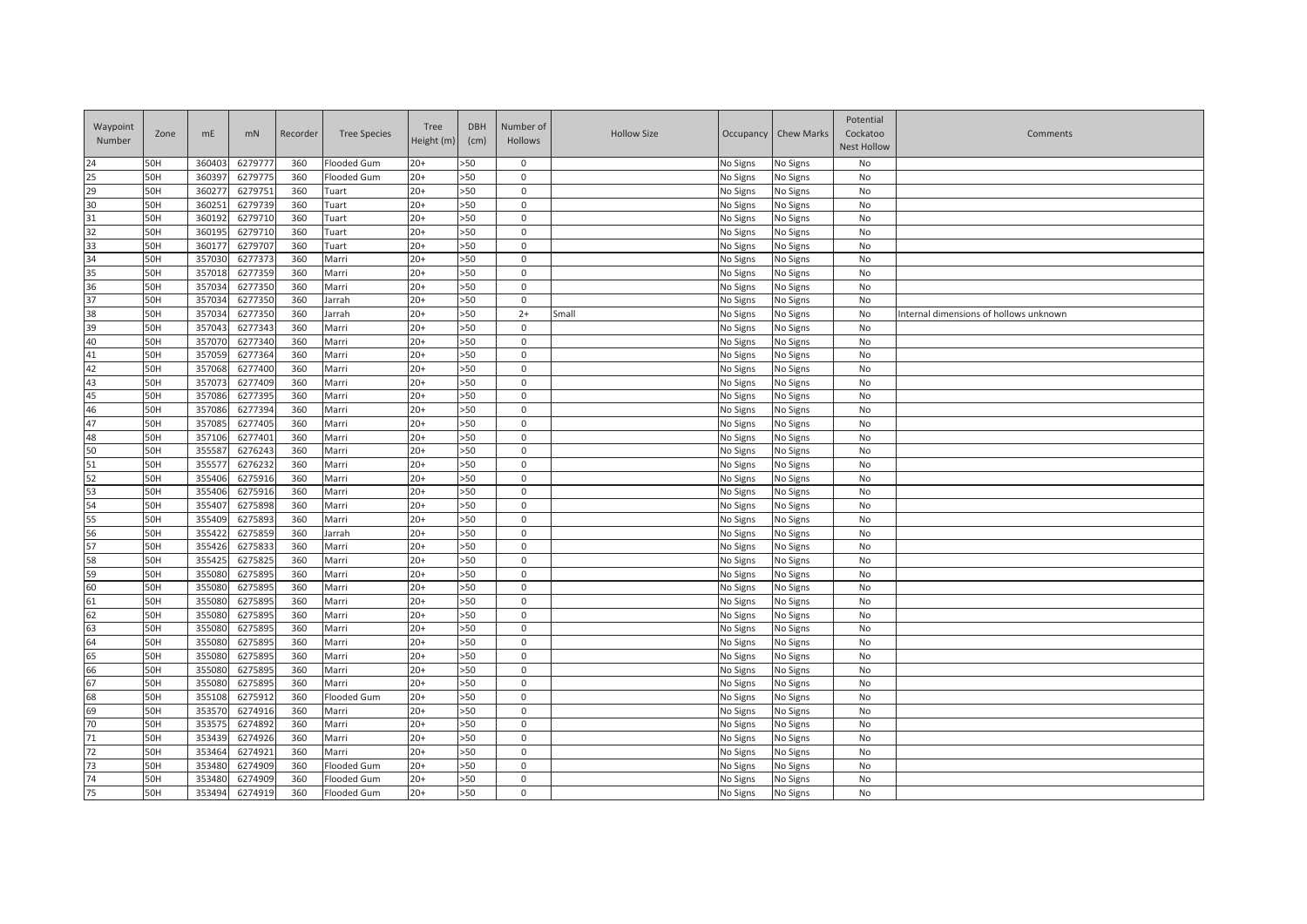| Waypoint<br>Number | Zone       | m <sub>E</sub> | mN      | Recorder | <b>Tree Species</b> | Tree<br>Height (m) | <b>DBH</b><br>(cm) | Number of<br>Hollows | <b>Hollow Size</b>        |          | Occupancy   Chew Marks | Potential<br>Cockatoo<br><b>Nest Hollow</b> | Comments                                                       |
|--------------------|------------|----------------|---------|----------|---------------------|--------------------|--------------------|----------------------|---------------------------|----------|------------------------|---------------------------------------------|----------------------------------------------------------------|
| 76                 | 50H        | 35347          | 6274930 | 360      | Dead Marri          | $20+$              | >50                | $2+$                 | Medium & Large (Cockatoo) | No Signs | No Signs               | Yes                                         | Upper trunk appears to have broken off recently forming spout? |
| 77                 | <b>50H</b> | 353467         | 6274925 | 360      | Dead Marri          | $20+$              | >50                | $\mathbf 0$          |                           | No Signs | No Signs               | No                                          |                                                                |
| 78                 | 50H        | 353268         | 6274824 | 360      | Flooded Gum         | $20+$              | >50                | $\Omega$             |                           | No Signs | No Signs               | No                                          |                                                                |
| 79                 | 50H        | 353246         | 6274811 | 360      | Flooded Gum         | $20+$              | >50                | $2+$                 | Small, Medium & Large     | No Signs | No Signs               | No                                          | Too low and shallow                                            |
| 80                 | 50H        | 353215         | 6274838 | 360      | Tuart               | $20+$              | >50                | $\Omega$             |                           | No Signs | No Signs               | No.                                         |                                                                |
| 81                 | <b>50H</b> | 353210         | 6274821 | 360      | Tuart               | $20+$              | >50                | $\Omega$             |                           | No Signs | No Signs               | No                                          |                                                                |
| 82                 | 50H        | 353210         | 6274821 | 360      | Tuart               | $20+$              | >50                | $\Omega$             |                           | No Signs | No Signs               | No                                          |                                                                |
| 83                 | 50H        | 353202         | 6274822 | 360      | Tuart               | $20+$              | >50                | $\mathbf 0$          |                           | No Signs | No Signs               | No                                          |                                                                |
| 84                 | 50H        | 353202         | 6274822 | 360      | Tuart               | $20+$              | >50                | $\Omega$             |                           | No Signs | No Signs               | No                                          |                                                                |
| 85                 | 50H        | 353202         | 6274822 | 360      | Tuart               | $20+$              | >50                | $\mathbf 0$          |                           | No Signs | No Signs               | No                                          |                                                                |
| 86                 | 50H        | 353200         | 6274805 | 360      | Tuart               | $20+$              | >50                | $\Omega$             |                           | No Signs | No Signs               | No                                          |                                                                |
| 87                 | 50H        | 353188         | 6274802 | 360      | Flooded Gum         | $20+$              | >50                | $\Omega$             |                           | No Signs | No Signs               | No                                          |                                                                |
| 88                 | 50H        | 353181         | 6274813 | 360      | Marri               | $20+$              | >50                | $\Omega$             |                           | No Signs | No Signs               | No                                          |                                                                |
| 89                 | 50H        | 353163         | 6274824 | 360      | Marri               | $20+$              | >50                | $\mathbf{0}$         |                           | No Signs | No Signs               | No                                          |                                                                |
| 90                 | 50H        | 353166         | 6274791 | 360      | Flooded Gum         | $20+$              | >50                | $\Omega$             |                           | No Signs | No Signs               | No                                          |                                                                |
| 91                 | 50H        | 353139         | 6274803 | 360      | Marri               | $20+$              | >50                | $\mathbf 0$          |                           | No Signs | No Signs               | No                                          |                                                                |
| 92                 | <b>50H</b> | 353134         | 6274795 | 360      | Marri               | $20+$              | $>50$              | $\Omega$             |                           | No Signs | No Signs               | No                                          |                                                                |
| 93                 | 50H        | 353119         | 6274804 | 360      | Marri               | $20+$              | >50                | $\Omega$             |                           | No Signs | No Signs               | No                                          |                                                                |